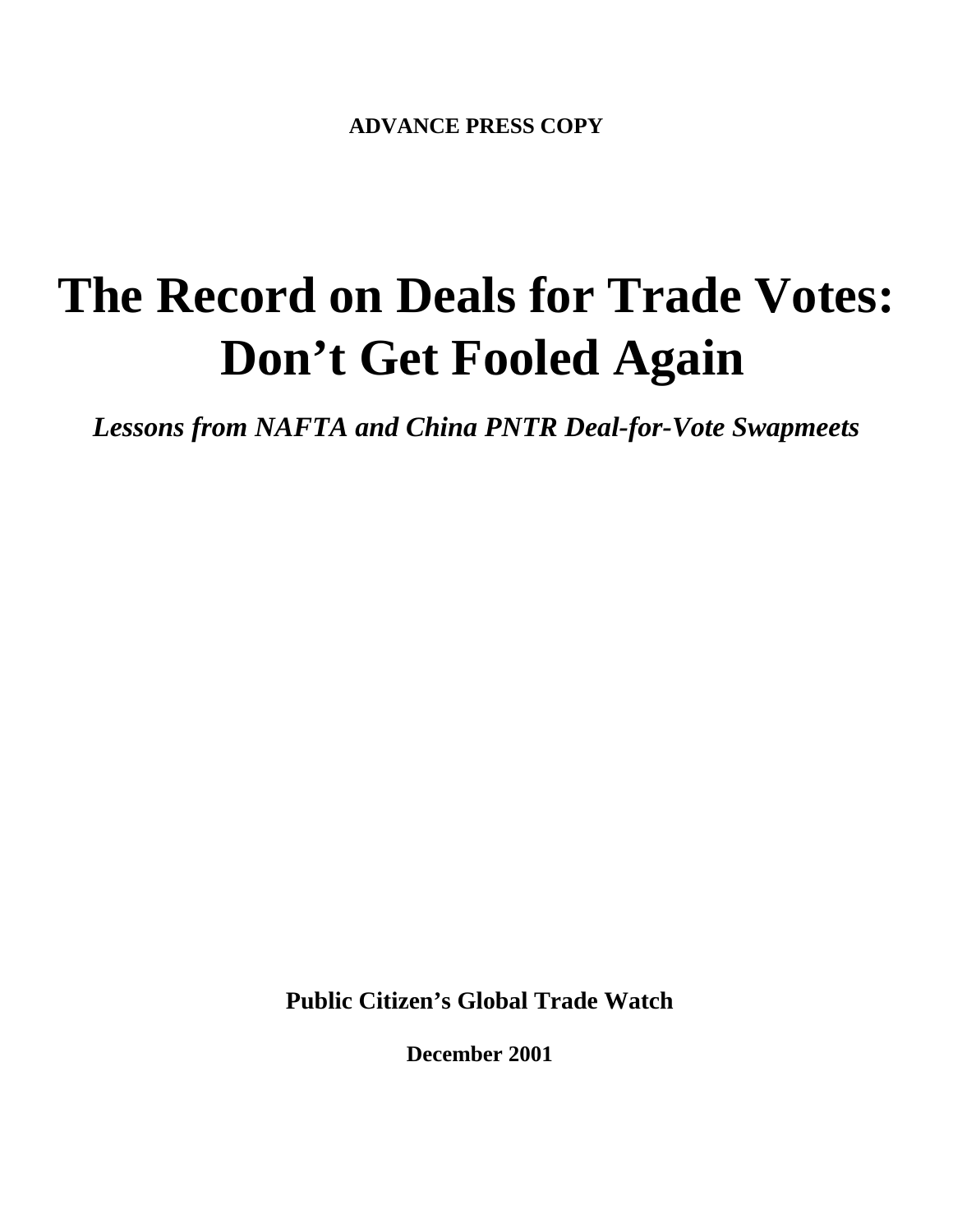© 2001 by Public Citizen. All rights reserved. No part of this document may be reproduced or utilized in any form or by any means, electronic or mechanical, including photography, recording, or by information exchange and retrieval systems, without written permission from the authors.

Public Citizen is a nonprofit membership organization in Washington, D.C., dedicated to advancing consumer rights through lobbying, litigation, research, publications and information services. Since its founding by Ralph Nader in 1971, Public Citizen has fought for consumer rights in the marketplace, for safe and secure health care, for fair trade, for clean and safe energy sources, and for corporate and government accountability. Visit our web page at http://www.citizen.org.

#### **Acknowledgments**

The most important thanks are to those who have gone before on this project, including the researchers and authors of the past three reports whose archival materials provided a framework for this study: Gabriella Boyer, Mike Dolan, Tamar Malley, Chris McGinn, Robert Naiman, and Lori Wallach. As well we would like to thank the large network of organizers and activists who held Congress' feet to the fire for taking such outlandish deals and continue to send us updated materials and news clips on the unfinished old NAFTA deals and promises as they have developed at home. Research and writing of this report have been provided by and Patrick Woodall and Darshana Patel.

Additional copies of this document are available from:

Public Citizen's Global Trade Watch 215 Pennsylvania Ave SE Washington, DC 20003 (202) 546-4996

#### **Other Titles by Public Citizen's Global Trade Watch:**

NAFTA Chapter 11 Investor-to-State Cases: Bankrupting Democracy (September 2001) Down on the Farm: NAFTA's Seven-Years War in Farmers and Ranchers in the U.S. Canada and Mexico (June 2001) The Coming NAFTA Crash: The Deadly Impact of a Secret NAFTA Tribunal's Decision to Open U.S. Highways to Unsafe Mexican Trucks (February 2001) Purchasing Power (October 2000) Whose Trade Organization?: Corporate Globalization and the Erosion of Democracy (1999) The WTO: Five Years of Reasons to Resist Corporate Globalization (1999) A Citizen's Guide to the WTO: Everything You Need to Know to Fight for Fair Trade (1999) Deals for NAFTA Votes: Trick or Treat? (1997) Deals for NAFTA Votes II: Bait and Switch (1997) NAFTA's Broken Promises: Fast Track to Unsafe Food (1997) NAFTA's Broken Promises: Failure to Create U.S. Jobs (1997) NAFTA's Broken Promises: The Border Betrayed (1996) NAFTA's Broken Promises: Job Creation (1995) Trading Away U.S. Food Safety (1993) NAFTA's Bizarre Bazaar (1993)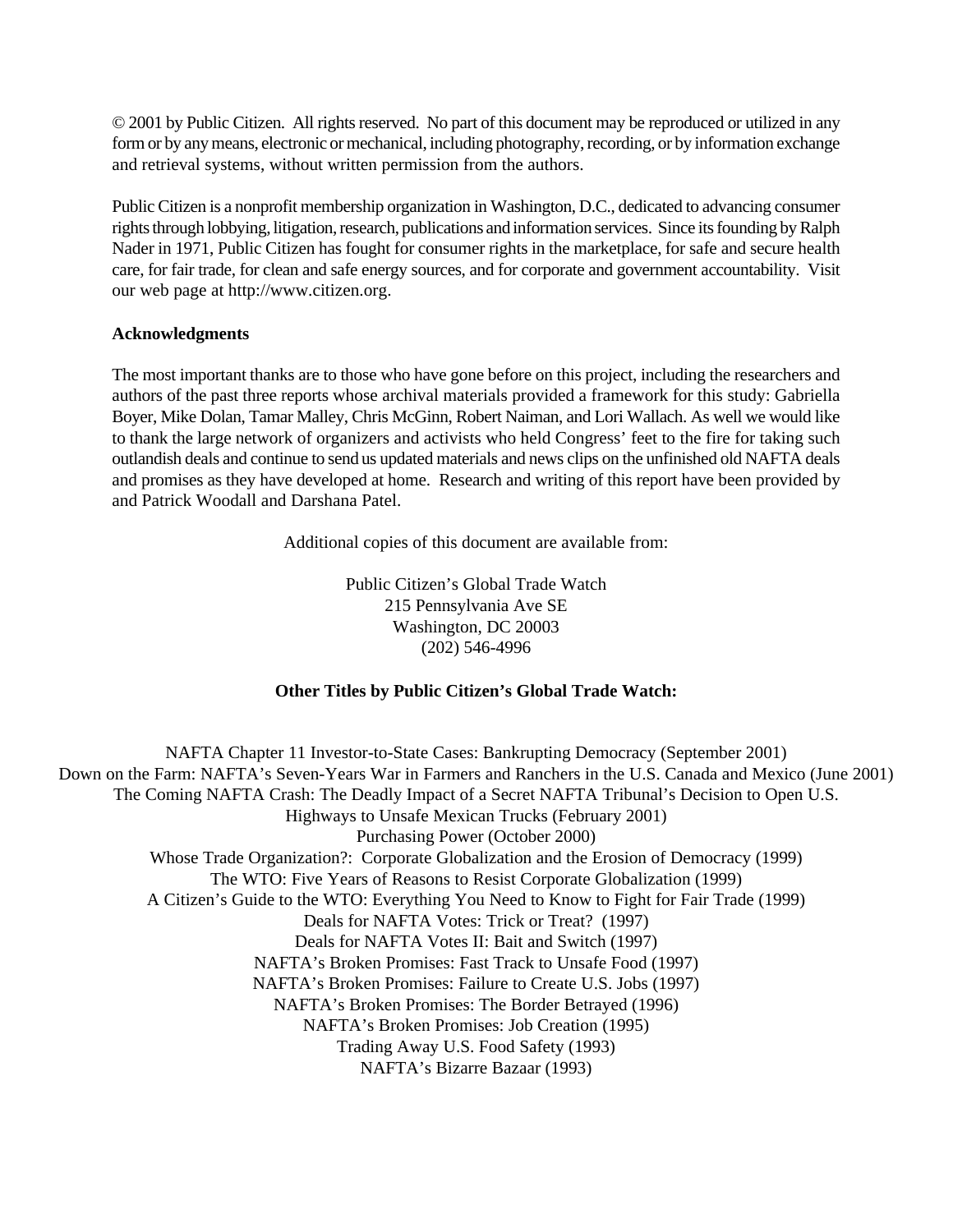## **The Record on Deals for Trade Votes: Don't Get Fooled Again**

#### *Lessons from NAFTA and China PNTR Deal-for-Vote Swapmeets*

In this report, we follow up on the status of the NAFTA promises and the China Permanent Normal Relations (PNTR) promises which still had the possibility of being kept. (For instance, a promised fund-raiser is irrelevant once the Member is out of Congress.)

Nearly eight years after the NAFTA deals were made and eighteen months after PNTR and promises for domestic programs remained unfunded. The special deals promised to obtain NAFTA and PNTR votes remain unfulfilled. Promises remain unmet even though the Members of Congress involved kept their end of the bargain and voted for NAFTA — some incurring long-lasting political ire at home.

Many of the Administration's promises were delivered in formal letters to the target Members by Cabinet Secretaries or the President. Other deals were added into the NAFTA legislation in the House Rules Committee on the eve of the vote. While the letters of "commitment" have made tracking the deals somewhat easier, the letters proved to be worth less than the paper on which they were written. Promises in the NAFTA implementing legislation either were not funded or, in the case of safeguards for Florida fruits and vegetables, were not implemented.

Over eight years, the Clinton Administration failed to deliver on the NAFTA vote-deals' special funding for in-district projects and the policy-related promises to change U.S. regulation. Now, the Bush Administration is trying desperately to gin up support for the controversial Fast Track trade negotiating authority, bill H.R. 3005. Days before the vote, the measure is 40-plus votes short of passage, as critics of corporate managed trade have successfully demonstrated the woefully inadequate track record of NAFTA and the substantial failures of trade agreements to generate jobs, economic growth or protect the environment.

The examination of the actual follow through of the deal-making necessary to secure NAFTA and PNTR votes reveals that promises on Fast Track also are unlikely to come to fruition. The Bush Administration's capacity to press Democrats on any spending plan after bailouts of the airlines, additional safeguards for insurers against terrorism losses and huge corporate tax breaks is rapidly eroding, making special pork barrel deals for Fast Track votes less likely to be fulfilled.

\* \* \*

In 1993, the controversial North American Free Trade Agreement (NAFTA) narrowly passed Congress. Even a week before the NAFTA vote, the Clinton Administration and the corporations supporting NAFTA were unsure the measure would pass. To obtain the missing votes, the Clinton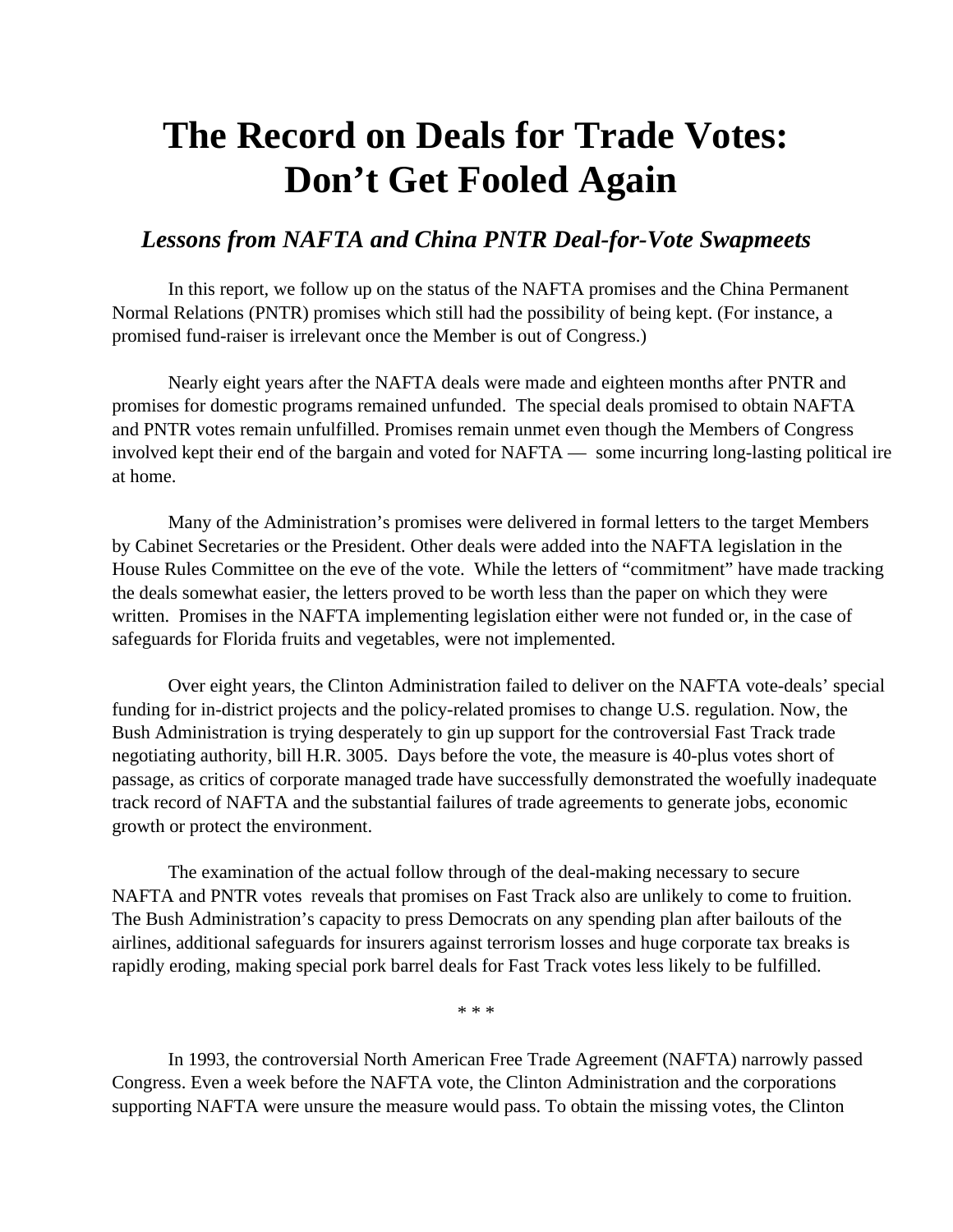White House offered an array of special deals to the few Members still publicly undecided on NAFTA.

The Administration offered a wide range of giveaways which included "traditional" horsetrading for votes with promises of federal funding for bridges, freeways, and pet projects in Members districts. The White House also offered special "side agreements," changes to U.S. regulations, and promises of tough trade law enforcement to soften the anticipated damage NAFTA would have on specific industrial sectors and workers.

These deals were first comprehensively catalogued in a groundbreaking expose by Public Citizen titled "*NAFTA's Bizarre Bazaar*." Critics of NAFTA were highly skeptical about the side agreements, scornful about the special deals, but felt certain that the downsides of NAFTA would become depressingly apparent. They committed to monitoring both NAFTA's outcomes and the fruition of the promised special deals.

In 1997, Public Citizen released two reports which tracked the outcomes of the deals: *"Deals for NAFTA Votes: Trick or Treat*?" and *"Deals for NAFTA Votes II: "Bait and Switch."* We found that systematically, the White House promises of special safeguards for U.S. farm commodities, bridges and more remained unfulfilled. Exceptions were several meaningless promises, such as photographs with the president, and one campaign fund-raising event. (Other promises for the president to attend fund-raisers were not fulfilled.)

We found that the failure to deliver on promises applies to both pork barrel deals and important policy changes. For instance, in an October 1993 letter to Rep. Nancy Pelosi, President Clinton promised that the Administration would use existing trade law to take action "if Mexico's action or policies deny internationally recognized workers' rights...."<sup>1</sup> This direct policy promise is much stronger than the negotiating objective language the GOP are now considering on issues such as human rights. Specifically, the Administration promised to issue an Executive Order adding labor rights violations as an explicit cause of action which could trigger trade sanctions under Section 301 of the U.S. trade law. This policy promise easily could be fulfilled by the Administration alone and, unlike appropriationsrelated promises, did not require gambling on the congressional budget process. The promise covered a major concern Rep. Pelosi had about NAFTA and she announced support for NAFTA , stating that she had secured a means for addressing her labor rights concerns.<sup>2</sup> Yet, seven years later, the promised Executive Order has never been issued and the promised use of trade policy mechanisms to enforce labor rights in Mexico was never forthcoming despite well-documented evidence of violations.

The Clinton Administration made similar efforts during the debate over China Permanent Normal Trade Relations. During the China PNTR fight, there were fewer pork barrel deals-for-vote trades for less money, appearing almost as an afterthought by the White House. In part, this occurred because of the bad faith the President generated in failing to come through with the NAFTA promises.

<sup>&</sup>lt;sup>1</sup> "Pelosi Supports NAFTA," San Francisco Chronicle, Nov. 3, 1993

 $\mathbb{Z}$  *Id.*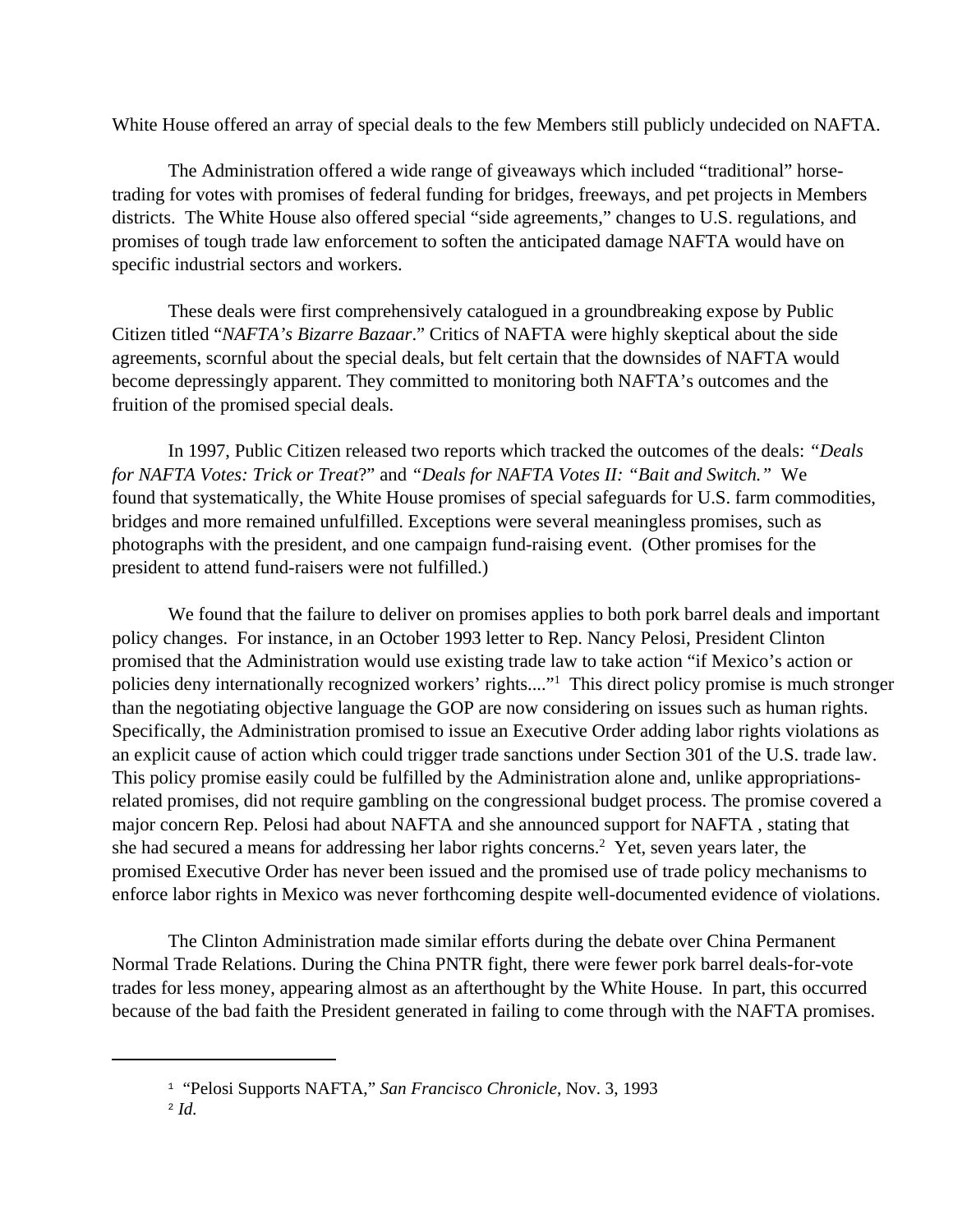The Clinton-Gore administration made at least 10 deals with a few dozen Members of Congress. The China PNTR horsetrading played a different role than the NAFTA pork. With the heavy lifting on the China PNTR effort privatized to corporate cash — and a Clinton Administration severely hindered on its bad record of delivering on NAFTA deals — pork barrel deals served more as political cover for corporate compliant Congresspeople than as a decision maker.<sup>3</sup>

Indeed, an analysis which Members voted for China PNTR pork in exchange for deals is revealing. Senior House Members who voted for NAFTA after obtaining a policy promise or pork barrel goodie did not go for PNTR deals and many voted against China PNTR. They had never obtained their promised deals and faced years of voter wrath for their NAFTA vote. For instance, Rep. Sam Farr (D-CA) was promised that cut flower import surges from Mexico would be monitored and protected against. Given this was a key NAFTA concern in his district, he then voted for NAFTA. However, four years later — after 10% of flower producers in his district had been driven out of business each year because of imports chiefly from Mexico — Farr voted against Fast Track to expand NAFTA in 1998 and against China PNTR in 2000.

However, since NAFTA and its political fallout, many new House Members have arrived. Several of these new Members of Congress did rely on deals to provide political cover for unpopular pro-PNTR votes. When the Administration reopened the trade candy store, seasoned Members of Congress who were undecided on China PNTR demanded that their "deals" be completely fulfilled *before* the China PNTR vote. For instance, Rep. James Oberstar (D-MN) announced broadly that he would oppose China PNTR unless the Administration *funded* Trade Adjustment Assistance for tradeinjured mining workers in his district not now covered by the program *and* changed current trade law to deal with import surges of slab steel. Oberstar told the *New York Times:* "I'll take the heat if I can get something for the people I represent."<sup>4</sup> Yet, in a repeat of its past conduct on trade vote promises that should have served as a lesson for newer Members, the Administration failed to push the trade law changes early on when it most needed Oberstar's vote and then ran out of time. Oberstar opposed PNTR. Indeed, the China PNTR promises also languish unfulfilled.

<sup>&</sup>lt;sup>3</sup> Soon after NAFTA's passage, Public Citizen found more than 20 deals that helped the administration move its agenda. (NAFTA's Bizarre Bazaar: the Deal making that Bought Congressional Votes on the North American Free Trade Agreement, Public Citizen's Global Trade Watch, Nov. 1993). Four years later, Public Citizen identified additional deals that never surfaced during the fallout immediately following NAFTA (Deals for NAFTA Votes: Trick No Treat, Public Citizen's Global Trade Watch, Oct. 1997). Public Citizen also has repeatedly analyzed the outcomes of these promises and found that in the majority of cases, the administration failed to keep its word. Now, with less than nine months remaining in this administration and a short, busy legislative calender, China PNTR promises from the White House are even less likely to come to pass. The next president is under no obligation to keep these promises. *See* Deals for NAFTA Votes II: Bait and Switch, Public Citizen's Global Trade Watch, Nov. 1997; and The Clinton Record on Trade-Vote Deal Making: High Infidelity, Public Citizen's Global Trade Watch, May 15, 2000.

<sup>&</sup>lt;sup>4</sup> "Horse-Trading (and Pork) on Trade Bill," *New York Times*, May 11, 2000.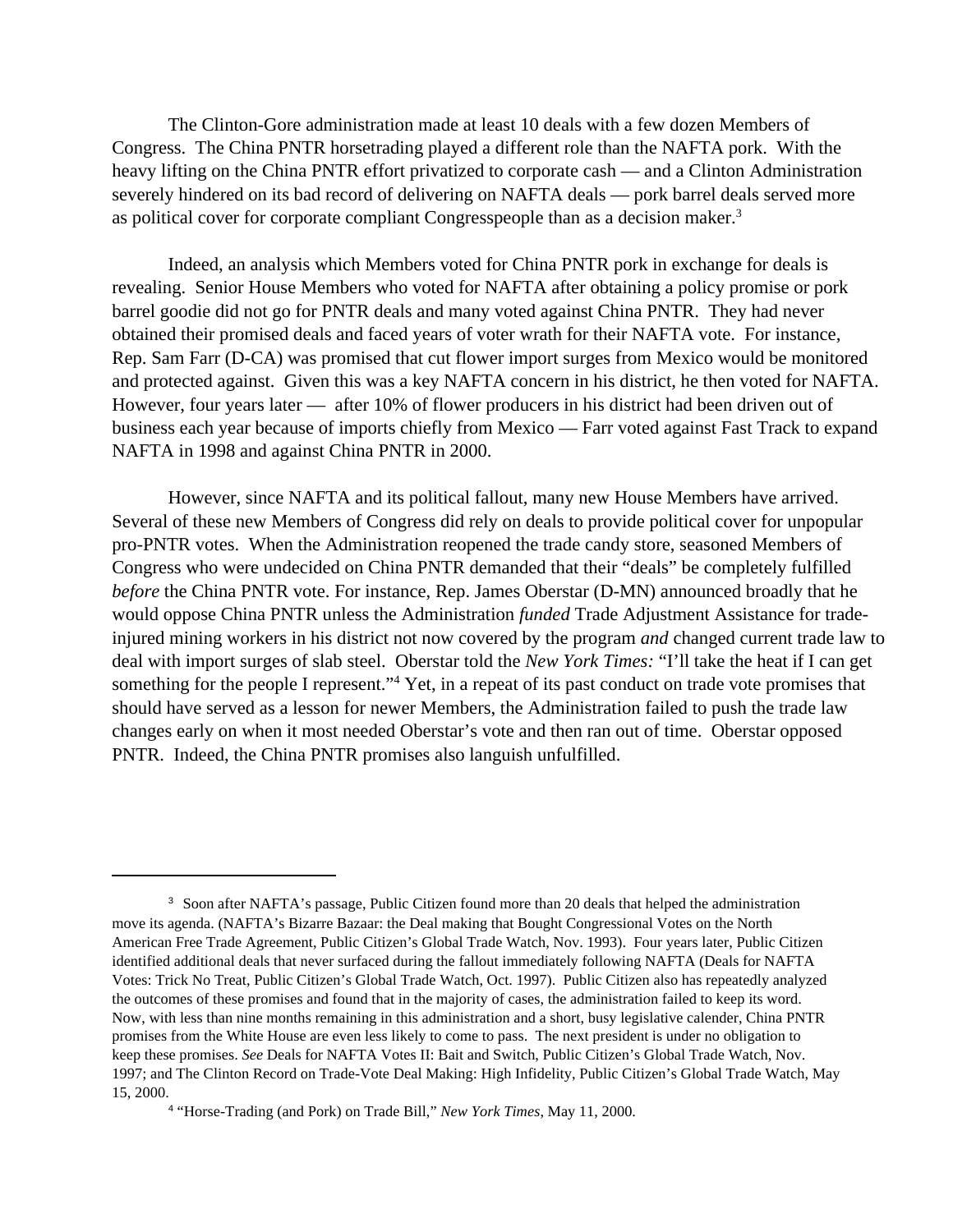#### **Deals for Fast Track Votes?**

Now, in the most intense trade fight since NAFTA, the U.S. House of Representatives takes up Fast Track Trade negotiating authority. House GOP leadeership and the Bush Administration remain 40-plus votes short of passage of the controversial H.R. 3005, the Thomas Fast Track bill days before a vote was scheduled.<sup>5</sup>

The strongest evidence of the White House's Fast Track vote shortfall is the Administration's recent foray into deal-making negotiations with undecided House Members over federal monies or programs and assorted side agreements and policy changes. As the Administration pushes to break the logjam over the stimulus package and remaining appropriations measures, it is also attempting to generate support for Fast Track by trying to attract a block of votes with possible deals.

USTR Zoellick, Commerce Secretary Evans and Ways and Means Chair Thomas have been seeking to move blocs of votes in favor of Fast Track by offering potential modifications in the Rules Committee to the Fast Track bill. Their initial focus was on Republican blocs. But the Administration and GOP House leaders have been unwilling to agree to meaningful changes or additions, so now the focus is shifting to moderate Democrats.

The Republican blocs aimed for have been:

FLORIDA FRUITS AND VEGETABLES: The press has focused on Florida citrus interests, but in fact the Florida Members opposing Fast Track who are targeted with this deal are concerned with an array of Florida winter vegetables and citrus. As noted in Public Citizen's Florida NAFTA at 7 Agriculture report, the United States Department of Agriculture notes that if the Free Trade for the Americans (FTAA) NAFTA expansion authorized in the Thomas Fast Track bill is implemented, Florida vegetables and fruits would face massive Chilean and Brazilian imports. The USTR's decision to put anti-dumping on the negotiating table at the recent Doha WTO Ministerial only adds to the threat. Currently, significant anti-dumping orders are what keep U.S. citrus producers from being drowned by a flood of Brazilian citrus concentrate.

Representatives from citrus producing Florida districts are seeking: a carve out for citrus and vegetables from Fast Track (meaning any terms agreed in these areas would have regular congressional procedures applied if considered by Congress); an agreement to only negotiate on these sectors in the multilateral WTO context (so that all producers would be covered, not only hemispheric ones); and an automatic seasonal countervailing duty applied to keep supply down during U.S. harvest times. The Administration and GOP House leaders have rejected these demands and instead have counter-offered to add to the Fast Track bill the same "safeguard" measures (special monitoring and expedited ITC determinations) that have utterly failed the Florida tomato and pepper sectors. As noted in the report, these ITC promises proved useless because even when the ITC finds serious damage, there is not

<sup>&</sup>lt;sup>5</sup> "Negotiations Continue on TPA Bill," *Bureau of National Affairs*, Dec. 4, 2001.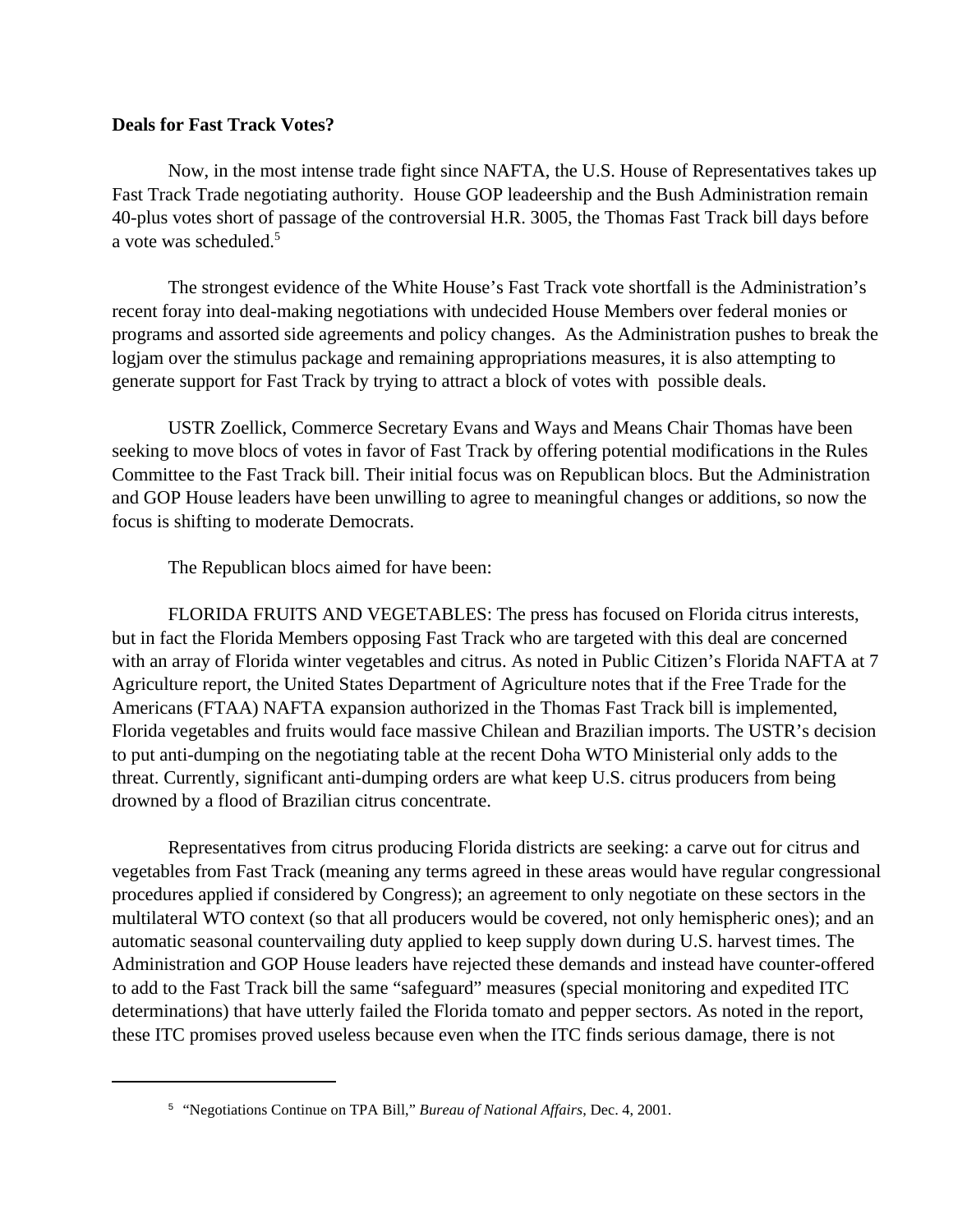guarantee of countervailing tariffs as a remedy. Year after year the ITC either avoided finding injury (for instance by questioning the sectoral category of "winter vegetable") or found injury but ruled against remedy. Moreover, given the recent Administration decision to put anti-dumping policy on the WTO negotiating table, even if citrus was carved out of future negotiations, future WTO talks could gut the current anti-dumping order that are vital to the U.S. industry. The Administration has been unwilling to make the meaningful changes to the Fast Track legislation that would provide real safeguards for Florida agricultural producers, which is one reason the Florida Farm Bureau opposed Fast Track.

TEXTILES AND APPAREL: Amazingly, the White House and GOP House leaders are still attempting to reach out to GOP textile caucus Members even after a WTO agreement in Doha agreeing to slash U.S. textile tariff peaks and the recent doubling of quota levels in textile and apparel U.S. market access grants in the recently-passed Andean trade bill. Given how much damage has just been done to this sector, which has been wracked with jobs losses and major bankruptcies (such as Burlington last month), a major paid-up rescue plan is what is being demanded by Members of Congress in the Carolinas, Georgia and Tennessee who care about this sector. Additionally, they seek inclusion of language in the Fast Track bill that the U.S. will not secure Pakistan's allegiance to the war effort with textile concessions. The Administration and GOP House leaders have rejected all of the meaningful elements of the demanded rescue plan, noting that the tens of thousands of newly unemployed in the sector should be satisfied with the expected two-year extension of Trade Adjustment Assistance (TAA.) Yet, current TAA funding levels cannot cover existing needs (much less those newly unemployed in the recession) and current TAA qualification terms rule out TAA benefits for many injured workers. Ways and Means Chair Thomas has floated legislation that would authorize more TAA funding, but given the controversial nature of this proposal language in the Fast Track bill, APPROPRIATING the extra aid is necessary even if a Member is willing to settle for continuation of TAA (rather than directed, special assistance) as a solution for a growing problem. In addition, recent reports in the Pakistani press indicate that the Bush Administration intends to extend new market access to Pakistan *after* the Fast Track vote.<sup>6</sup>

#### **Lessons of the Past**

As this report documents, past such deals given for trade votes have proved economically disastrous to vital constituencies and politically damaging to Members who swapped votes for deals. The only target for greater wrath and cynicism at home than horse-trading generally is FAILED vote deals.

Given this vote is not an actual agreement, but rather a procedure for future negotiations, promises to add non-mandatory negotiating objectives - such as to permit negotiations of an appeals process for investor-to-state cases - are meaningless. USTR Zoellick, at a recent NAM breakfast, called on industry to get into gear to avoid Chapter 11 procedures from being watered down. A non-

<sup>&</sup>lt;sup>6</sup> "Fast Track Boosters Offer Deals, Bill Changes to Boost Votes," *Inside US Trade*, Nov. 30, 2001; "No 'Concrete' Headway in Trade Talks with US: Razak for Washington Next Week," *Dawn* (Pakistan English daily), Dec. 1, 2001.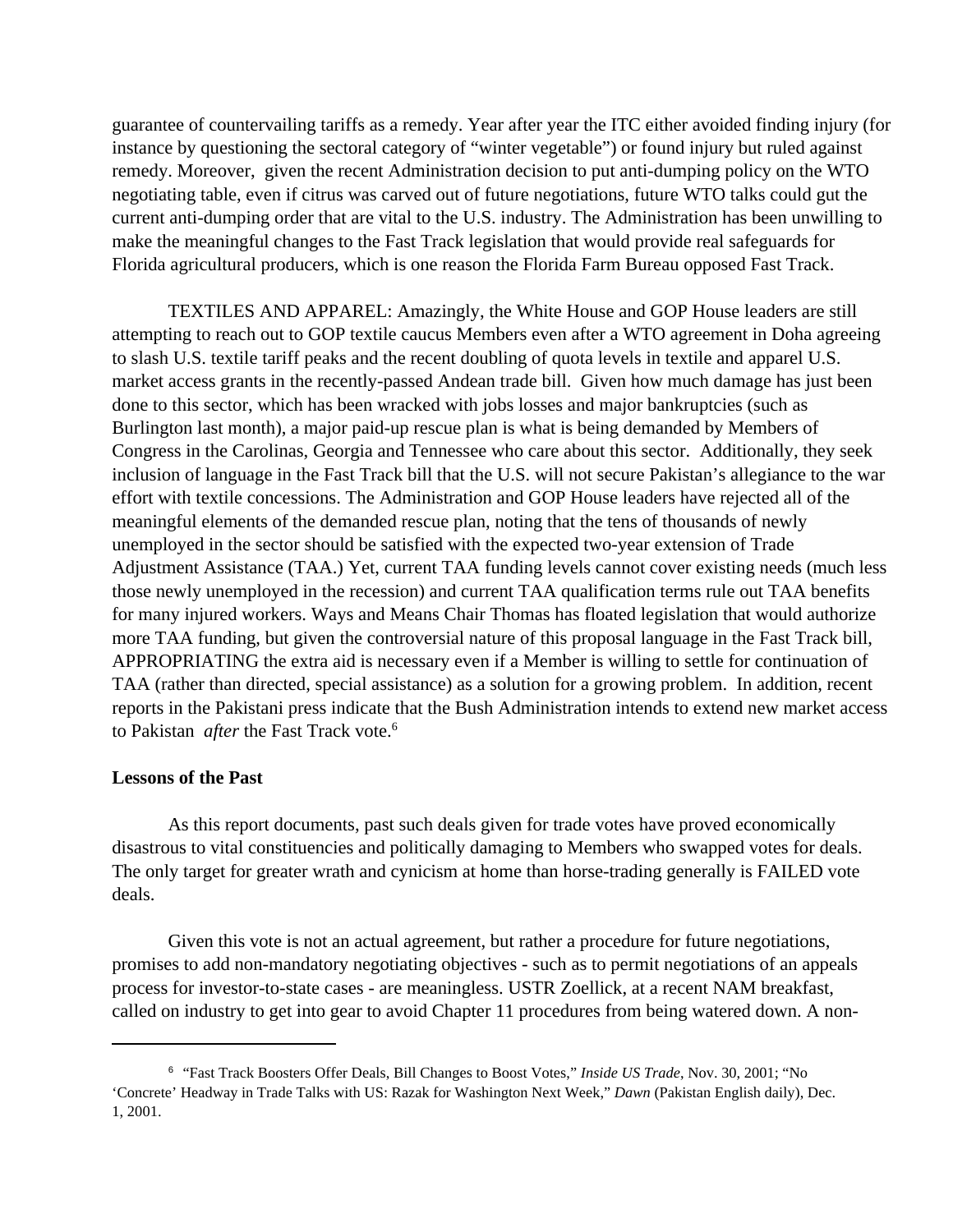mandatory call for Zoellick to change NAFTA Chapter 11 terms is worthless. Key tactical lessons from this study of the outcome of deals granted to obtain votes for NAFTA and PNTR are:

- ! **Do not take a future pledge, get it 100% done in the bill in question: if the program is not fully APPROPRIATED (not just authorized) in the trade bill or the "other" legislative change is not passed and SIGNED before the vote, it won't happen. Promises on future negotiating positions have been systematically disregarded (ie. 1999: "we will not increase textile/apparel quotas with China").**
- **! Do not settle on "special safeguards" or "expedited ITC action" for your key sector, commodity or product: Florida Members backed off a demand to "carve out" winter vegetables from NAFTA and agreed to safeguards and special winter-vegi-specific ITC terms and were left with no meaningful assistance (even if ITC finds injury, no further action is guaranteed) and have been decimated.**
- ! **Make sure it's not WTO or NAFTA illegal: Several manufacturing sectors hung out to dry on NAFTA deals learned it's easy to promise assistance knowing that a WTO or NAFTA tribunal will make fulfilment impossible. Items being discussed with Steel Caucus GOP are examples currently.**
- **! Make sure it is not already promised: During NAFTA, Members agreed to items already agreed in appropriations. Current promises regarding more customs inspections for textiles and apparel are examples of this with more customs spending already covered in 9/11 bills and in appropriations.**

Given the previous Administration's record of fulfilling deals-for-votes on trade legislation and the current Administration's increasing budgetary shortfall, one would expect that Members of Congress would no longer be susceptible to this approach.

Indeed, when the prizes offered in the NAFTA deals never materialized after several years passed, many Representatives became leery of Clinton's ability to deliver. In 1997 and 1998, the President failed twice in his attempt to win approval for Fast Track trade authority, in part because his record on not following through on the NAFTA vote-deal promises severely undermined his ability to fall back on deal making when he failed on the merits.

While congressional veterans of these bait and switch deals during trade votes are not easily swayed, but more junior Members of the House, especially in the Republican party eager to support their wartime president, may be more open to Administration offers. The House of Representatives has many new Members since NAFTA, including freshmen GOP lawmakers from regions that are highly sensitive to the impact of trade on the local economy, such as Shelley Capito (R-WV) and Melissa Hart (R-PA) who represent districts suffering from surging steel imports.

Many Americans turn a cynical eye towards pork barrel politics. Members of Congress face even greater peril than usual by trading their Fast Track vote for pork or programs which are unlikely to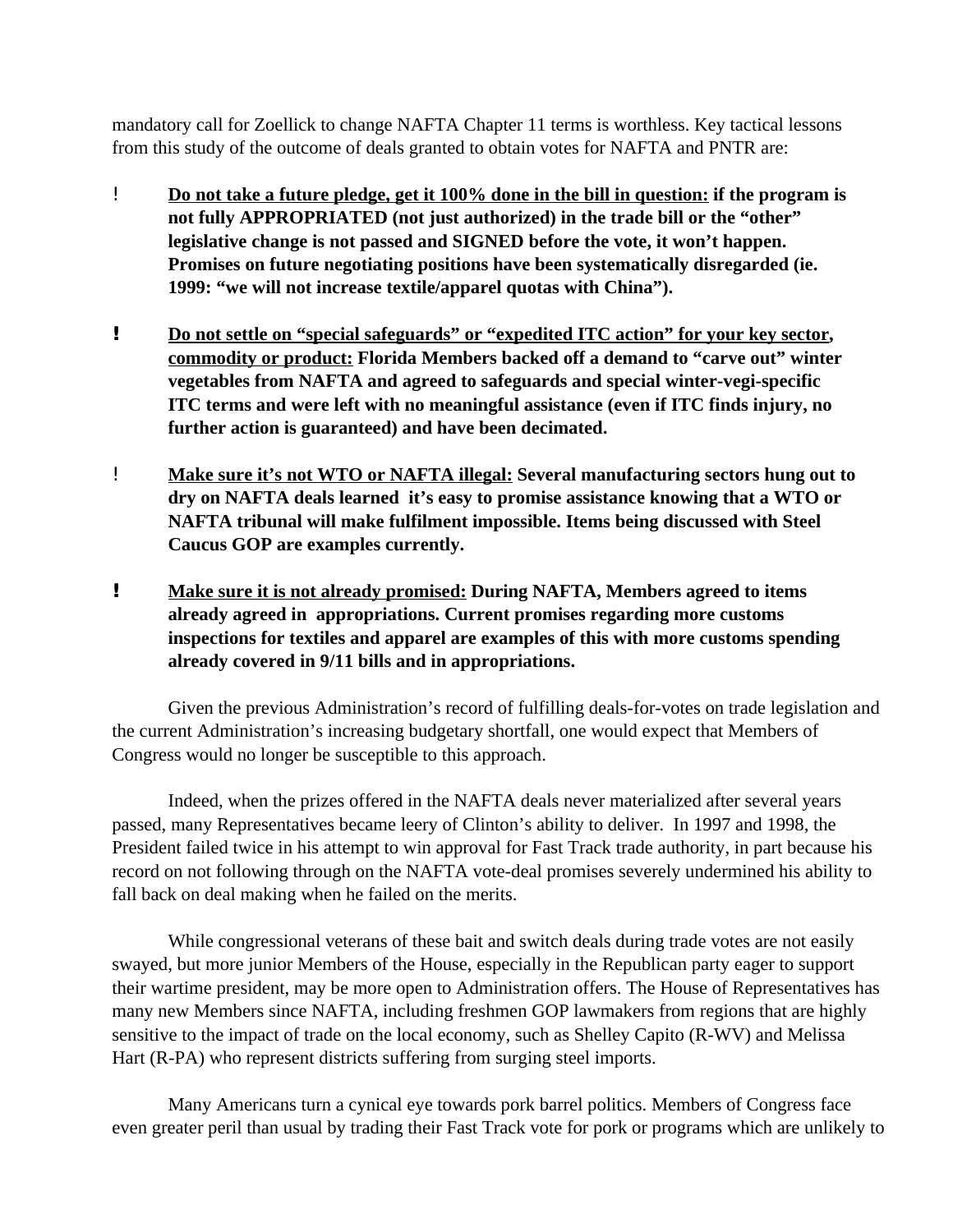materialize.

Trade has become a politically dangerous issue in American politics. In 1994, the Democrats lost control of the House after turnout amongst labor households and non-unionized working class families declined. Polling found that anger about NAFTA's passage and specifically about local representative's support of NAFTA moved many traditional Democratic party voters to stay home on election day. The 1994 elections were remarkable in that low turnout -- not swings from Democratic to Republican party support — decided many of the seats which switched parties on margins of fewer than 1000 votes.

Political fall out from trade votes and trade deals continues. In March 2000, 10-term veteran House Member Matthew Martinez (D-CA) lost his southern California seat in a primary challenge by Democrat Hilda Solis. Ms. Solis was recruited by labor and community activists in Martinez' congressional district who were furious about his support of President Clinton's "free" trade policies, such as Fast Track, which would cost the district jobs. Solis ran her campaign on trade, promising that unlike Martinez, she would represent the district's interests. Martinez had traded his Fast Track vote in exchange for Clinton Administration support for an exit ramp off a freeway running through his district. Three years later, the ramp is not under construction and indeed the project remains stuck over the same environmental and community impact issues that halted it in 1997. Now, the cautionary tale of vote-trading and supporting unpopular trade votes circulating Congress is one of Democrats facing primary challenges and losing.

#### **Examples of the hollow NAFTA and China PNTR promises now haunting Fast Track include**:

- C **No Enforcement of Tomato Surge Protection Promised Florida and California Reps.** The Administration convinced many in the California and Florida delegations to support NAFTA by including language in NAFTA's enabling legislation to monitor for import surges from Mexico and to recommend remedies under NAFTA and U.S. trade law to protect American growers. The International Trade Commission monitored tomato imports and found: declining tomato acreage in Florida and California, Mexican imports have nearly doubled between 1995 and 1999, and U.S. exports to Canada (formerly the biggest U.S. tomato market) and Mexico have declined significantly. Yet, despite the dramatic findings, no recommendation was made to safeguard U.S. growers. The number of Florida farms has fallen from 320 before NAFTA to 100 in 1999. This example provides a cautionary tale to members who might believe that the Levin side deal which contains surge protection terms, could provide them with cover politically or policy-wise.
- C **No Funding for Plutonium Lab in Amarillo for former Rep. Sarpalius (D-TX)** Funding promised for a new lab to expand a Dept. of Energy nuclear weapons site never materialized. Later, funding for an academic research lab earmarked in 1999 was shifted over to the weapons site and then canceled in 2000. Now, ironically, the entire facility is getting downsized with DOE cutting funding that will require elimination of 70% of the facility's work force over the next few years. Examples such as this one has led senior House Members who observed their former colleagues tribulations on NAFTA deals who now are being offered Fast Track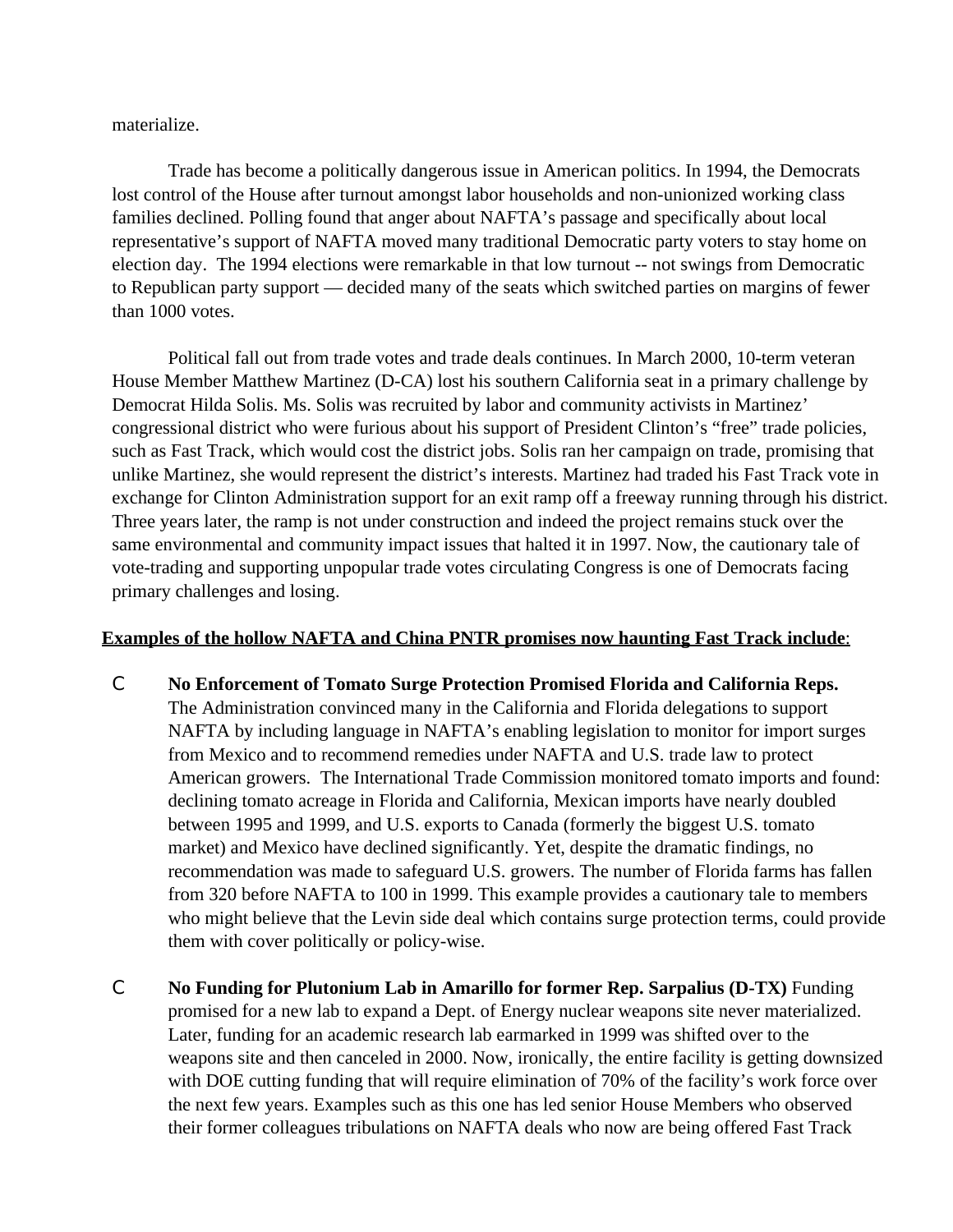deals by the White House to demand delivery *in full before* the imminent vote.

- C **Massachusetts Maritime Disaster for former Rep. Studds (D-MA)** Senior Democrat Studds was targeted by both sides. Pres. Clinton intervened to get the Maritime Administration to finance a loan to re-open a Massachusetts shipyard. The pork laden project never was completed. Not one ship was built or one job created. In early May 2000, the Maritime Administration began bankruptcy proceedings to recapture the more than \$50 million in federal funds that have been lost. Meanwhile, the state of Massachusetts has suffered significant NAFTA job loss.
- C **China PNTR Deal Fails to Secure Factory for Rep. Martin Frost (D-TX)** Rep. Martin Frost agreed to vote for China PNTR after the Clinton Administration committed to funding an environmental cleanup of an aircraft manufacturing plant in Frost's district. The day after the vote, Northrup Grumman announced it was liquidating its aircraft manufacturing business.

#### **Methodology**

Public Citizen has conducted extensive monitoring of many aspects of U.S. trade policy and policy-making. We began tracking White House trade-vote deal-making after the 1993 NAFTA vote. In three studies since 1993, we have documented the promises and deals offered by the Clinton White House to secure votes for NAFTA. This work is an update of these ground-breaking studies.

In conducting this analysis we examined archived Administration letters of commitment to Members, media coverage, House floor statements, and press releases to determine and define the original NAFTA deals. We then conducted a systematic examination of the media accounts and primary source federal documentation, and conducted interviews to discern whether the promises were kept.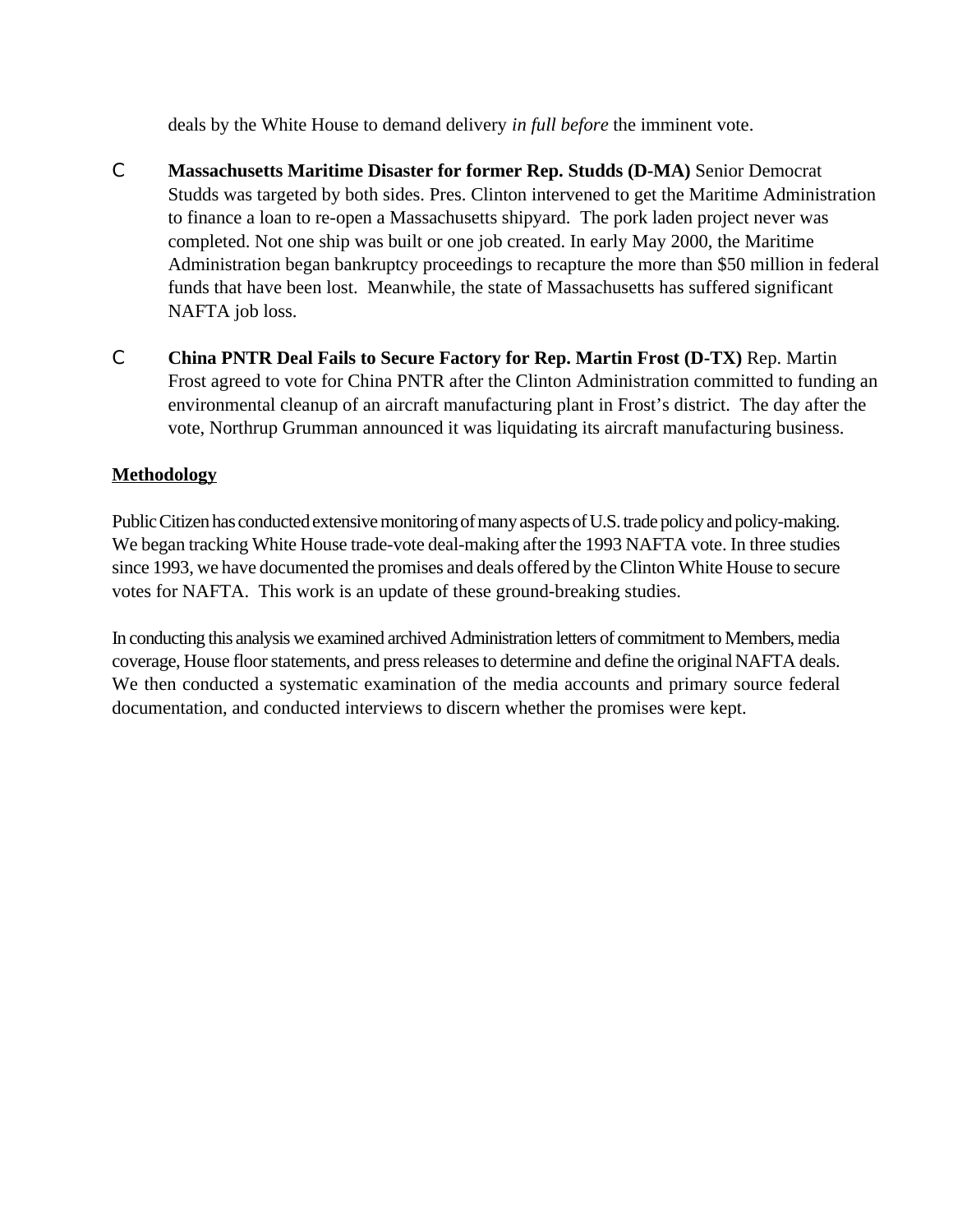### **NAFTA Textile and Apparel Deal**

| <b>Terms of the Unfulfilled Deal:</b> | Textile and apparel concessions promised in a letter from<br><b>President Clinton</b>                                                                                                                                                                                                                                                                                                                                                            |
|---------------------------------------|--------------------------------------------------------------------------------------------------------------------------------------------------------------------------------------------------------------------------------------------------------------------------------------------------------------------------------------------------------------------------------------------------------------------------------------------------|
| <b>Target Votes:</b>                  | Representative Herbert H. Bateman (R-VA), Representative<br>Howard Coble (R-NC), Representative George Darden (D-<br>GA), Representative Nathan Deal (D-GA), Representative<br>E.G. Hefner (D-NC), Representative Don Johnson (D-GA),<br>Representative Blanche Lambert (D-AR), Representative<br>Marilyn Lloyd (D-TN), Representative J. Roy Rowland (D-<br>GA), Representative John Spratt (D-SC), and Representative<br>John S. Tanner (D-TN) |
| <b>Cost to Taxpayers:</b>             | \$15 million to enforce                                                                                                                                                                                                                                                                                                                                                                                                                          |

To garner as much support as possible from Members of Congress representing states with strong textile and apparel industries, President Clinton promised to deliver a slower phase-out of quotas at the negotiations that were in progress for the Uruguay Round of the General Agreement on Tariffs and Trade (GATT). Instead of a 10-year phase out of quotas, U.S. negotiators at the Uruguay Round talks were to deliver a 15-year phase out the President pledged before the NAFTA vote.<sup>1</sup> One month later, however, U.S. negotiators accepted the 10-year phase out of textile and apparel quotas.<sup>2</sup>

The domestic textile and apparel industry has been one of the hardest hit by low-wage imports in recent years. After NAFTA, these jobs have been eliminated at an alarming rate, faster than NAFTA lay-offs in other industries and accounting for 41% of all NAFTA job loss certifications. According to the Economic Policy Institute, 83, 258 textile and apparel jobs or job opportunities have been eliminated as a result of NAFTA.3

<sup>&</sup>lt;sup>1</sup> Letter from President Clinton to Representative John M. Spratt, Nov. 16, 1993

<sup>&</sup>lt;sup>2</sup> "Trade Pact Negotiations Come to End," *Washington Post*, Dec. 17, 1993

<sup>&</sup>lt;sup>3</sup> "Distorting the Record: NAFTA's Promoters Play Fast and Loose with Facts," Economic Policy Institute, Issue Brief #158, Jul. 13, 2001.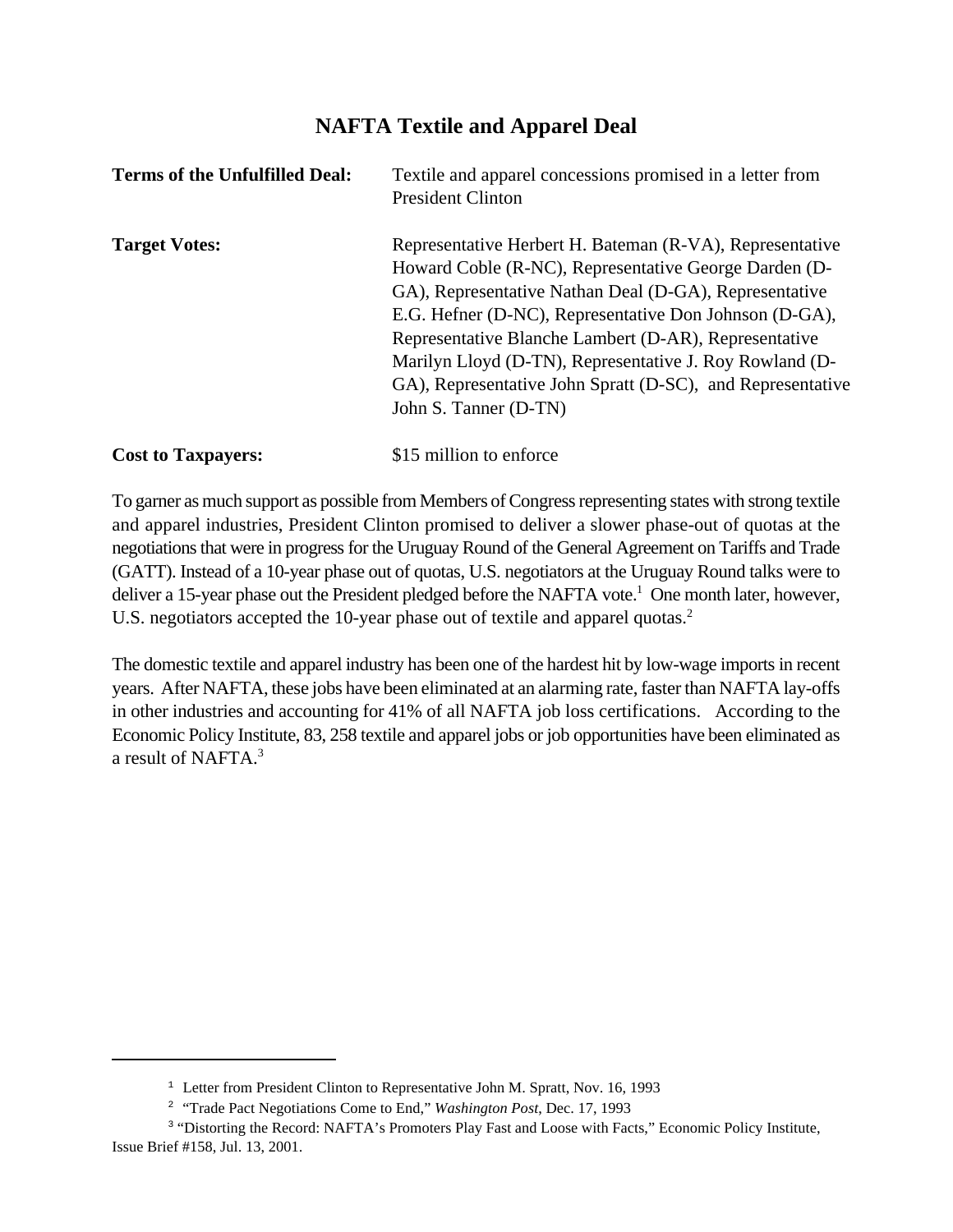#### **NAFTA Tomato Promise**

**Terms of the Unfulfilled Deal:** The Clinton Administration promised that the ITC would monitor imports of tomatoes and peppers and guard against import surges

Target Votes: Florida Representatives

Florida vegetable growers were concerned that imports of Mexican-grown crops would devastate state farmers. In a letter from the Clinton Administration to the Florida Fruit and Vegetable Association, then U.S. Trade Representative Mickey Kantor promised the International Trade Commission would monitor imports ofMexican vegetables and "*expedite* any request for relief under the fast track provisional relief procedures," which could provide safeguards to domestic farmers through tariffs.<sup>1</sup>

Eight years later, the Administration has not acted on this promise. The ITC has studied the imports of tomatoes extensively. In itsinvestigation titled "Monitoring U.S. Imports of Tomatoes," from September of 1999, it describes the state of the tomato market over time in nearly thirty tables crowded with data.

The ITC's study data describes a market where U.S. farmers are facing tremendous pressures from Mexican imports and diminished markets for exports. Domestic production declined 17% between 1994 and 1998 and the harvested tomato farm area "fell steadily" in Florida between 1994 and 1997. The U.S. export of tomatoes to Canada, the largest U.S. market, fell 8% between 1994 and 1998. Exports to Mexico dropped off 78%. Over the same period, imported tomatoes from Mexico nearly doubled, up 95% to 734 million kilograms in 1998. Even Canadian imports grew — more than 700% to 62 million kilos.<sup>2</sup>

The ITC study recommended provisional relief under NAFTA Section 302 "if appropriate." But for all the extensive monitoring, the ITC made no actual recommendations for action, let alone recommendations to provide safeguards for American growers.

The NAFTA import surges of tomatoes have devastated growers in Florida. Tomato imports into the U.S. grew by 19% from 1995 to 1999, and Mexico has been the leading source of these imports, accounting for 83% of imported tomatoes in 1999.<sup>3</sup> Florida's cultivated tomato acreage fell from 5,600 acres in 1992 to 2,000 in 2000 — a 64% decline.<sup>4</sup> Florida's tomato growers lost \$112 million during the 1999-2000 growing season alone.<sup>5</sup> Before NAFTA, Florida's tomato industry consisted of more than 300 major farms, but by 2001 there were only 15 remaining — with hundreds of farm workers laid off at each farm that folded.<sup>6</sup> Homestead, Florida farmer Robert Borek stated that because of NAFTA, "My only two choices are to quit or stay in this thing'til I go bankrupt."7

2000.

 $1$  Letter from U.S. Trade Representative Mickey Kantor to Florida Fruit and Vegetable Association, Nov. 10, 1993, reprinted in *Inside U.S. Trade*, Nov. 19, 1993 (emphasis added)

<sup>&</sup>lt;sup>2</sup> "Monitoring U.S. Imports of Tomatoes," U.S. International Trade Commission, Sep. 1999

<sup>&</sup>lt;sup>3</sup> "Monitoring of U.S. Imports of Peppers," U.S. I.T.C., Nov. 2000.

<sup>&</sup>quot;Miami-Area Foliage Growers See Success, Vegetable Farmers See Decline," *Miami Herald*, Dec. 30, <sup>4</sup>

<sup>&</sup>lt;sup>5</sup> Letter from Florida Farmers & Suppliers Coalition Chairman Paul DiMare to Representative Adam Putnam, Apr. 12, 2001.

<sup>&</sup>lt;sup>6</sup> "Summit to Tackle Expanded Free Trade," *Palm Beach Post*, Apr. 20, 2001.

<sup>&</sup>lt;sup>7</sup> "Tomato Glut Making Things Worse for Farmers," *Salt Lake Tribune*, Mar. 26, 1999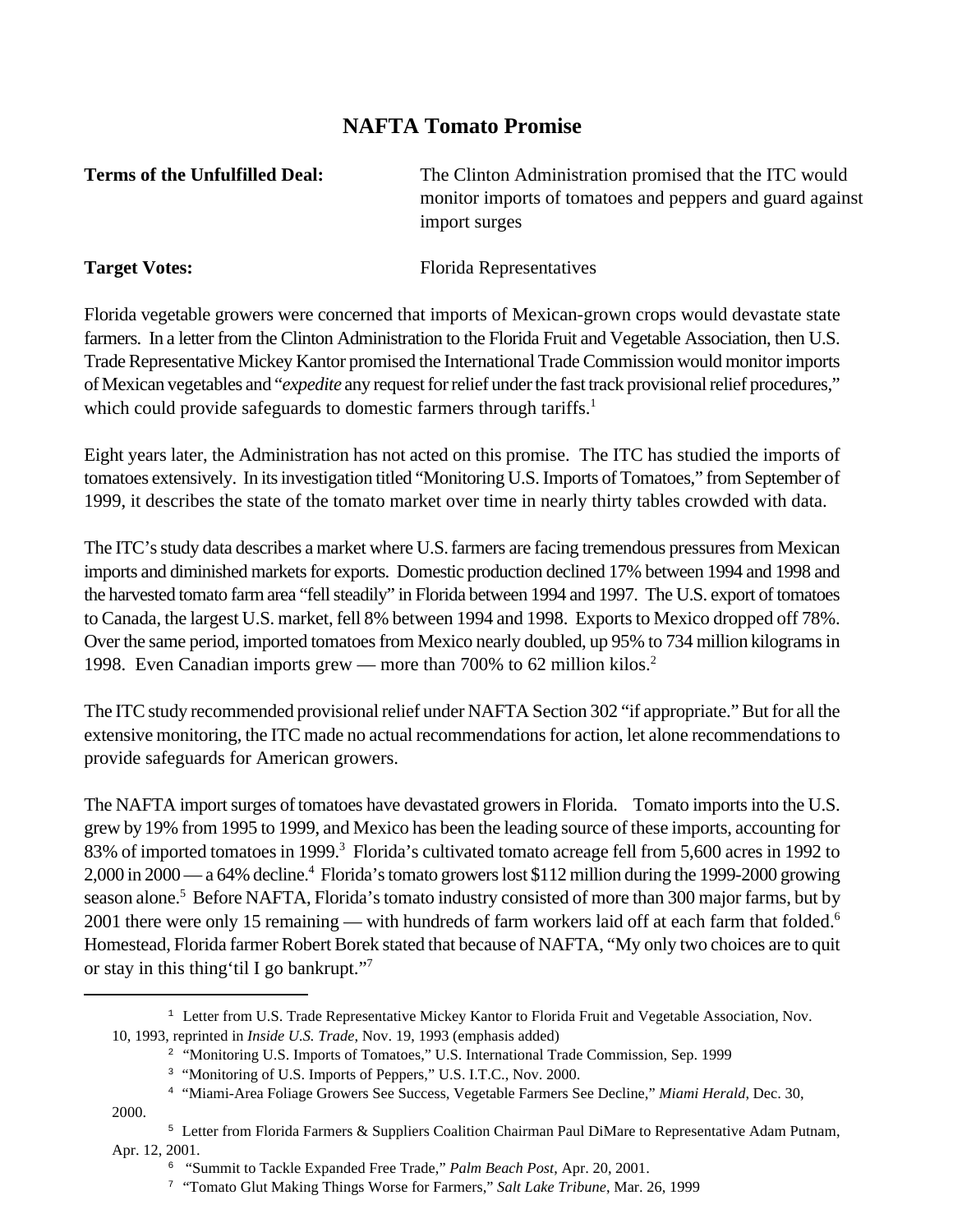### **NAFTA Cut Flowers Deal**

| <b>Terms of the Unfulfilled Deal:</b> | The Clinton Administration promised to monitor cut flower |
|---------------------------------------|-----------------------------------------------------------|
|                                       | import surges from Mexico                                 |
|                                       |                                                           |

**Target Vote:** Representative Sam Farr (D-CA)

The Clinton Administration added language to the NAFTA implementing legislation that directed the Agriculture Department to monitor Mexican flower import volumes, prices and quality.<sup>1</sup> The deal was aimed at mollifying Representatives from flower-growing districts.

The cut flower industry had been struggling for years trying to compete against unfair imports, but according to Lee Murphy of the California Cut Flowers Council, instead of establishing prompt safeguards "NAFTA was like rubbing salt in the wound."<sup>2</sup> Each year, 10% of American producers are driven out of business by lowwage foreign competitors, especially with the importation of Mexican roses, according to the California Cut Flowers Council and the Floral Trade Council.<sup>3</sup> In September 1999, The Clinton administration terminated the five year review of imports from Chile, Ecuador, Mexico and Peru.<sup>4</sup> Mexico's exports of cut flowers to the U.S. more than doubled between 1993 (before NAFTA went into effect) and 2000, growing from \$13.9 million in 1993 to \$29.6 million in 2000.<sup>5</sup>

Representative Sam Farr, who voted for NAFTA after receiving assurances that cut flower imports would be monitored and surges protected against, voted against the President's Fast Track proposal in 1998.

11, 2000

16, 1997

<sup>&</sup>lt;sup>1</sup> NAFTA implementing legislation Subtitle B section  $321(e)$ 

<sup>&</sup>lt;sup>2</sup> Interview by Public Citizen's Global Trade Watch with Lee Murphy, California Cut Flowers Council, May

<sup>&</sup>lt;sup>3</sup> Interview by Public Citizen's Global Trade Watch with Betty Stone, California Cut Flowers Council. Oct.

<sup>&</sup>lt;sup>4</sup> Fed. Reg. Vol. 64 No. 178, Sep. 15, 1999, at 50106.

<sup>&</sup>lt;sup>5</sup> U.S. Department of Agriculture, FATUS database, 2001.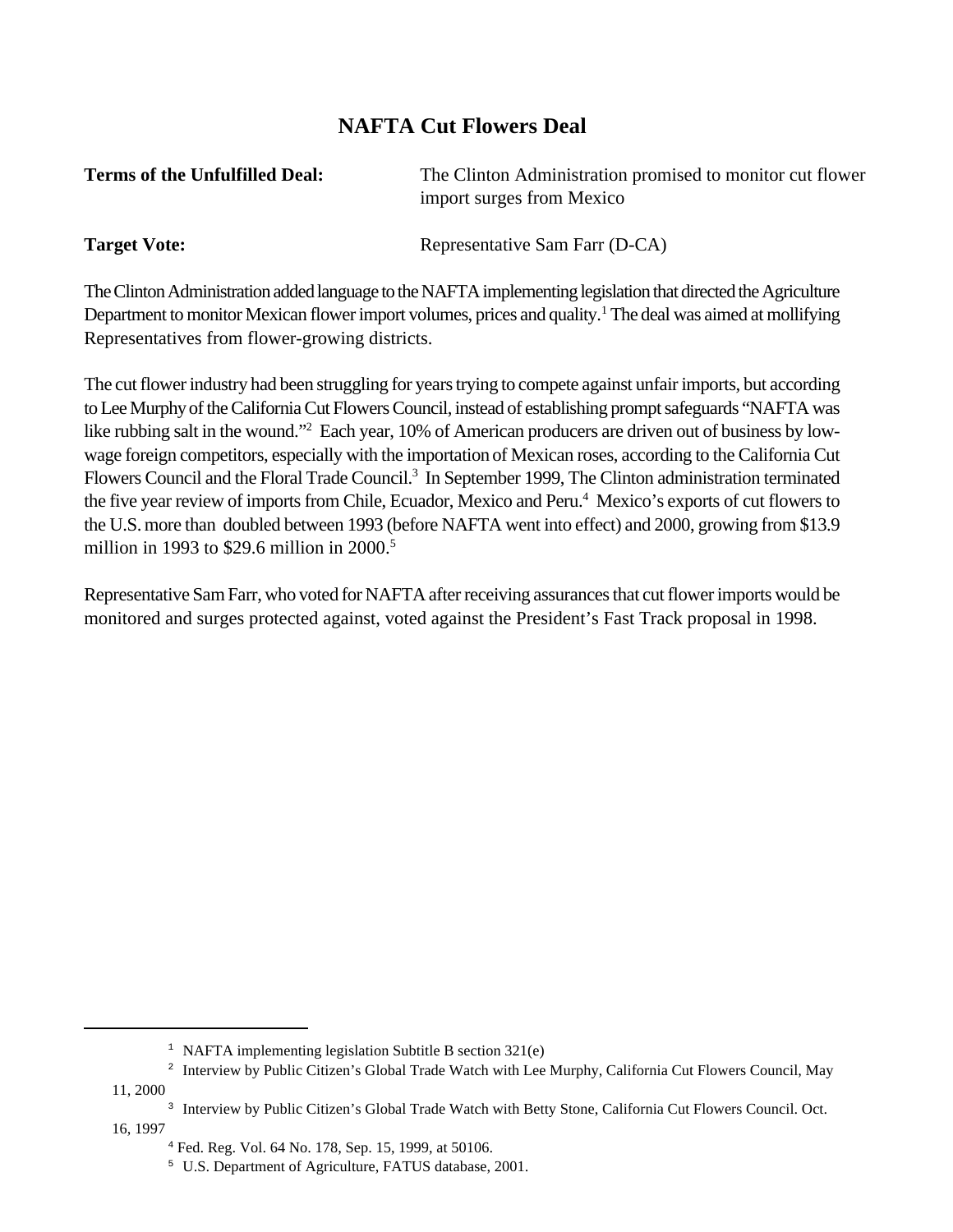#### **NAFTA Durum Wheat Deal**

| <b>Terms of the Unfulfilled Deal</b> | Promise from the Administration to crackdown on Canadian wheat<br>subsidies       |
|--------------------------------------|-----------------------------------------------------------------------------------|
| <b>Targeted Votes:</b>               | Representative Bill Sarpalius (D-TX) and Representative Glenn<br>English $(D-OK)$ |

In order to obtain votes from several Representatives in wheat-growing districts, the White House offered to investigate transportation and other subsidies that Canadian wheat growers enjoy to the detriment of competitors in America. In a letter to Representative English (D-OK), President Clinton promised to send the Secretary of Agriculture to negotiate remedies with the Canadian government and have the ITC investigate the impact the subsidies have on American growers.<sup>1</sup> The letter did not impress some agriculture officials from wheat growing states, who had similar concerns when the U.S. negotiated a bilateral trade agreement with Canada in the 1980s which included wheat provisions.

When a dispute arose between the U.S. and Canada over these subsidies, the provisions of the existing bilateral pact were not used or followed. "What we had thought was protection was simply a series of hollow promises. The hortatory language in the Statement of Administrative Action and Implementing Act ended up as meaningless words on paper,"<sup>2</sup> North Dakota Agriculture Commissioner Sarah Vogel wrote before the NAFTA vote, warning against new "promises." Her prediction was that President Clinton's promise would be equally hollow, and she was right.

The Clinton Administration did perform an investigation which found that "Canadian imports did cause material interference" with domestic production, according to a Congressional staffer.<sup>3</sup> After negotiations, Canada voluntarily entered into a one-year agreement to limit its wheat exports to the U.S. However, five years after the limit ended, U.S. wheat imports from Canada climbed 17% by 1999, but U.S. exports to Canada declined by 51% over the same period.<sup>4</sup> The level of outrage by wheat farmers over the situation has resulted in electoral turmoil and physical blockades of the U.S.-Canada border. However, no remedy has been provided by the Clinton Administration.

In September 2000, the North Dakota Wheat Commission (NDWC) filed a section 301 petition with USTR against the Canadian Wheat Board for anti-competitive practices that hurt U.S. wheat growers at home and depress worldwide wheat prices, hurting U.S. export sales.<sup>5</sup> While USTR considered its decision, the NDWC sought a limitation on Canadian wheat imports either through a tariff or tariff rate quota or a voluntary moratorium by the CWB.6

<sup>&</sup>lt;sup>1</sup> Letter from President Clinton to Representative Glenn English, Nov. 15, 1993.

<sup>&</sup>lt;sup>2</sup> Letter from Sarah Vogel, Commissioner of Agriculture, State of North Dakota, to Karen Lehman, Institute for Trade and Agriculture Policy, Nov. 17, 1993.

<sup>&</sup>lt;sup>3</sup> Interview by Public Citizen's Global Trade Watch with Congressional Legislative Director to Representative Pomeroy, Oct. 16, 1997

U.S. Imports of Agricultural Products from Canada and Exports to Canada, from USDA BICO data <sup>4</sup>

<sup>&</sup>lt;sup>5</sup> "Petition Filed Today: USTR Receives Complaint Against Canadian Trade Practices," North Dakota Wheat Commission press release, Sep. 8, 2000.

<sup>&</sup>lt;sup>6</sup> "North Dakota Wheat Commission to File Section 301 against Canada," *Inside U.S. Trade*, Sep. 1, 2000.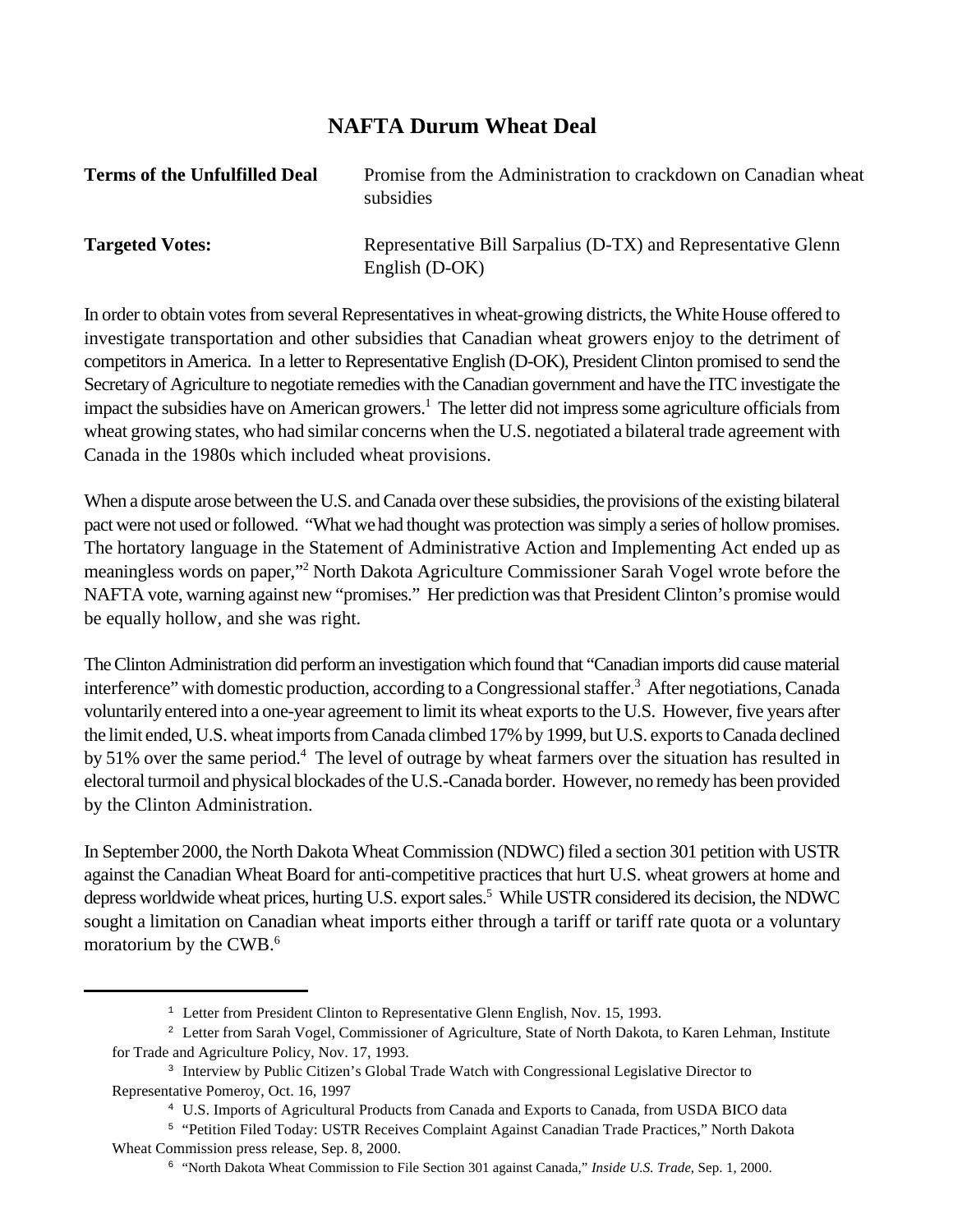In October 2000, USTR accepted the North Dakota Wheat Commission's section 301 market-opening petition and initiated an investigation into the Canadian Wheat Board's practices and its impact on competition.<sup>1</sup> Despite Canada's changes to the operation of the Canadian Wheat Board, including the elimination of one of the transportation subsidies in 1995 and the planned privatization of the railcar fleet in 2002,<sup>2</sup> USTR continued to criticize the "government-sanctioned monopoly status" and other "privileges that restrict competition."<sup>3</sup>

Canada maintains that the Canadian Wheat Board complies with NAFTA and WTO guidelines. The CWB and its operations have survived eight U.S. investigations since 1990 (which Agriculture and Agrifood Canada catalogued: a 1990 section 332 U.S. ITC competitiveness investigation, 1992 GAO study on wheat marketing boards in Canada and Australia, a 1993 Canada-U.S. Free Trade Agreement dispute settlement panel on durum wheat sales, a 1994 audit of CWB durum wheat sales pursuant to the CUFTA dispute, an 1994 U.S. ITC section 22 investigation of whether Canadian wheat imports undermined U.S. farm policy and the Memorandum of Understanding on Wheat, a 1996 GAO report on state trading enterprises and a 1998 GAO report on the CWB<sup>4</sup>) that confirmed the CWB operates in compliance with international trade rules.<sup>5</sup> Canada contends that the CWB legitimately pursues the best possible return for western Canadian wheat farmers.<sup>6</sup> However, the U.S. has responded that repeated attempts by the U.S. ITC, the U.S. Department of Commerce, the General Accounting Office and the World Trade Organization have failed to get sufficient information to reach final conclusions on how the CWB operates, but that these bodies believe that the CWB operations have trade distorting effects.<sup>7</sup> Although these many investigations and disputes have identified some of the trade distorting effects of the CWB, none of the trade panels or commissions have acted either to require changes in the CWB or to impose countervailing duties or tariffs. In April 2001, U.S. ITC launched another section 332 competition fact finding investigation at the request of USTR in its efforts to complete its section 301 anticompetitive investigation.8

at 5.

<sup>4</sup> "Backgrounder: List of Investigations of the Canadian Wheat Board" Agriculture and Agri-Food Canada, included with "Government of Canada Opposes Further Harassment of Canadian Wheat Board" press release, Sep. 8, 2000.

<sup>&</sup>lt;sup>1</sup> "USTR Accepts Section 301 Petition on Canadian Wheat," USTR press release, Oct. 23, 2000.

<sup>&</sup>lt;sup>2</sup> "U.S. Agricultural Trade: Canadian Wheat Issues," General Accounting Office, GAO/NSIAD-99-21, October 1998,

<sup>&</sup>lt;sup>3</sup> 2001 National Trade Estimate, Foreign Trade Barriers, U.S. Trade Representative, 2001, at 31.

<sup>&</sup>lt;sup>5</sup> Canadian Agriculture and Agri-Food Canada press release, Oct. 23, 2000.

<sup>&</sup>lt;sup>6</sup> Canadian Agriculture and Agri-Food Canada press release, Oct. 23, 2000.

Testimony of Neal Fisher, Administrator of the North Dakota Wheat Commission before the U.S. House of <sup>7</sup> Representatives Committee on Agriculture, May 23, 2001, at 3.

<sup>&</sup>lt;sup>8</sup> "ITC to Investigate Conditions of Competition Between U.S. and Canadian Wheat Industries," U.S. ITC press release, Apr. 13, 2001.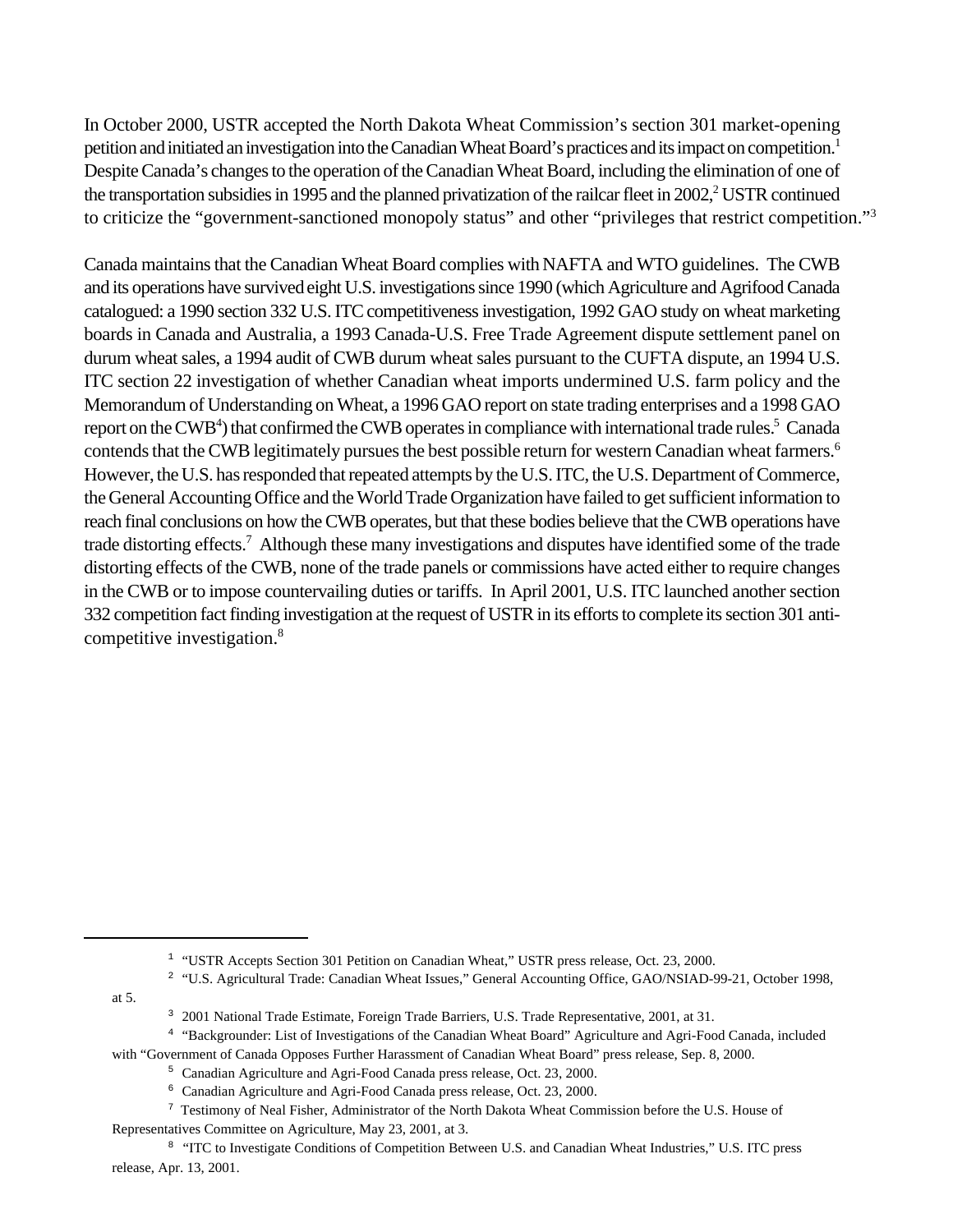### **NAFTA Plutonium Project Deal**

| <b>Terms of Unfulfilled Deal:</b> | Government-funded plutonium research laboratory announced by<br>Energy Secretary Hazel O'Leary             |
|-----------------------------------|------------------------------------------------------------------------------------------------------------|
|                                   |                                                                                                            |
| <b>Target Vote:</b>               | Representative Bill Sarpalius (D-TX)                                                                       |
|                                   | To secure Rep. Bill Sarpalius' NAFTA vote in 1993, the Clinton Administration promised a new government    |
|                                   | funded laboratory to complement and expand the Pantex nuclear weapons facility in Amarillo, Texas. Rep.    |
|                                   | Sarpalius boasted to the Lubbock Avalanche-Journal that the future lab would explore the "positive side of |

The Pantex lab deal never materialized. Instead, rather than adding to the Pantex facility, the Department of Energy has been shrinking it. In 1996, 350 jobs were trimmed when the Department started phasing out the site's weapons dismantling work.<sup>2</sup> Estimated total job losses were as high as 2,100 out of a total workforce of 2,950 — 71%.<sup>3</sup> An effort in 1998 to shore up the Pantex operations by converting it to a nuclear fuel-rod plant (saving hundreds of jobs) panned out when the Energy Department chose a South Carolina plant over the Amarillo location.<sup>4</sup>

plutonium," one of the most toxic substances on earth.<sup>1</sup>

The Amarillo National Research Center, a consortium of local universities which provides graduate-level research in nuclear sciences, might have counted as the research laboratory that Rep. Sarpalius was looking to fund, but it *never* received federal funding. Federal funds earmarked for the center in the 1999 budget were transferred to Pantex, and in 2000 the Energy Department withdrew funding for the research center altogether.<sup>5</sup> Throughout 2000, Pantex maintained its core mission to assemble, dissemble and repair nuclear weapons without expanding its research mission.<sup>6</sup>

The Pantex facility has been mired in local controversy — it is on the EPA's superfund National Priorities List. Waste from the site has contaminated 900 acres of soil and 1.5 billion gallons of groundwater.<sup>7</sup>

<sup>&</sup>lt;sup>1</sup> "Sarpalius to Exchange Vote for Panhandle Research Lab," *Lubbock Avalanche-Journal*, Nov. 11, 1993

<sup>&</sup>lt;sup>2</sup> "Pantex to Eliminate 350 Jobs in Voluntary Separation Plan," *Amarillo Globe-News*, Dec. 7, 1996; "DOE Makes Plutonium Plans," *Amarillo Globe News*, Dec. 9, 1996

<sup>&</sup>lt;sup>3</sup> "Plant Could Lose Between 1,700 and 2,170 Jobs," *Amarillo Globe-News*, Dec. 21, 1996; "Supporters Want New Jobs for Pantex," *Amarillo Globe-News,* Jun. 1, 1997.

<sup>&</sup>lt;sup>4</sup> "Leaders Disappointed with DOE's Decision," *Amarillo Globe-News*, Jun. 24, 1998

<sup>&</sup>lt;sup>5</sup> "DOE Halts Center's Funding," Amarillo Globe-News, Jan. 19, 2000

<sup>&</sup>lt;sup>6</sup> Pantex, "2000 Site Environmental Report," May 2001, at 1-5.

<sup>&</sup>lt;sup>7</sup> EPA Region 6 Superfund Site Status Summaries, Pantex Plant EPA ID TX4890110527, May 1, 2000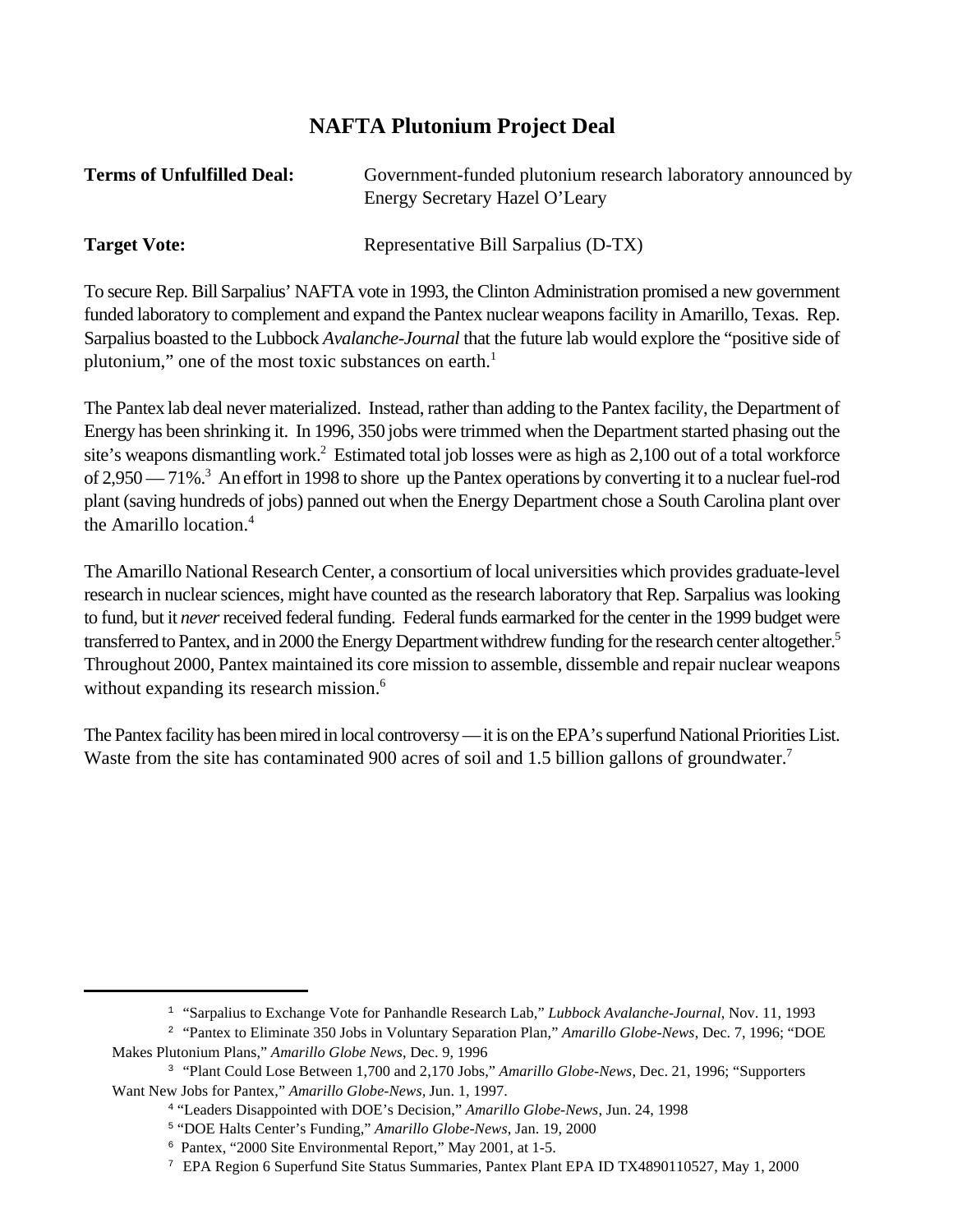### **NAFTA Shipyard Deal**

| <b>Terms of the Unfulfilled Deal:</b> | Administration support of Maritime subsidy program                     |
|---------------------------------------|------------------------------------------------------------------------|
| <b>Target Vote:</b>                   | Representative Gerry Studds (D-MA)                                     |
| <b>Cost to Taxpayers:</b>             | \$1.2 billion for Maritime subsidy, \$50 million in defaulted<br>loans |

Representative Gerry Studds was a key undecided vote on NAFTA. As Chairman of the House Subcommittee on Merchant Marine and Fisheries, Studds had the responsibility for oversight of numerous environmental laws environmental groups thought could be hurt by NAFTA.

President Clinton personally intervened to convince the House of Representatives to pass a \$1.2 billion subsidy for the ship-building industry.The bill explicitly benefitted Representative Studds' district by providing federal financing for an abandoned shipyard in Quincy, Massachusetts. The yard had employed 7,000 workers until the General Dynamics facility closed its doors in 1986 because of a lack of orders. 1

Less than a week later, Representative Studds announced he would vote in favor of NAFTA, despite intense pressure from environmental and consumer groups. Representative Studds denied that his support for NAFTA was the result of the President's assistance in securing funding for the Quincy Shipyard, but a senior Administration official admitted to the *Boston Globe* that President Clinton approached Studds to secure his NAFTA vote at the fortuitous time when he pushed for the maritime funding.<sup>2</sup>

But seven years later, the shipyard is still not operational, and no one is employed at the facility making ships. Indeed, the project has fallen under harsh criticism by federal authorities and legislators. In 1997, the Massachusetts Water Resources Authority sold the shipyard land to Massachusetts Heavy Industries for \$10 million, even though conservative estimates put the value of the land, drydocks, cranes and equipment at \$35 million.<sup>3</sup> MHI, in turn, was to secure the financing of the U.S. Maritime Administration that President Clinton had pushed through Congress. MHI has imperiled the entire project by failing to repay interest on its financing, delaying the project for over a year and failing to find any building contracts.<sup>4</sup> In February 2000, the federal government seized the shipyard from MHI after it defaulted on the loan. MHI owes federal and local taxpayers at least \$24.5 million. U.S. Senator John McCain has stated that he has "grown increasingly concerned that the federal government will be unable to recover any of the roughly \$50 million it has paid" for the project.<sup>5</sup> In 2001, MHI defaulted and filed a bankruptcy order to repay Quincy and the federal government, but the yard was never completed.<sup>6</sup> The collapse of the Quincy shipyard redevelopment has become a key focus of the Quincy mayoral election in the Fall of 2001.7

1999

<sup>&</sup>lt;sup>1</sup>"Emmanouil to the Rescue: Saving Fore River Shipyard," *Boston Business Journal*, Week of May 26, 1997

<sup>&</sup>lt;sup>2</sup> "Foes See Link in Studds' 'Yes,' Shipyard Aid," *Boston Globe*, Nov. 14, 1993

<sup>&</sup>lt;sup>3</sup> "Emmanouil to the Rescue: Saving Fore River Shipyard," *Boston Business Journal*, Week of May 26, 1997

<sup>&</sup>lt;sup>4</sup> Maritime Administration, Office of Inspector General, Report on MHI Title XI Loan Guarantee, Jul. 20,

<sup>&</sup>lt;sup>5</sup> "Quincy, MWRA Hit Hard on Shipyard," *Boston Globe*, May 5, 2000.

<sup>&</sup>lt;sup>6</sup> "Shipyard's Revamp Plan Set for Filing Today," *Boston Globe*, May 9, 2001.

<sup>&</sup>lt;sup>7</sup> "Mayoral Candidates Turning Up the Heat In Quincy Mayoral Race Growing Heated," Boston Globe,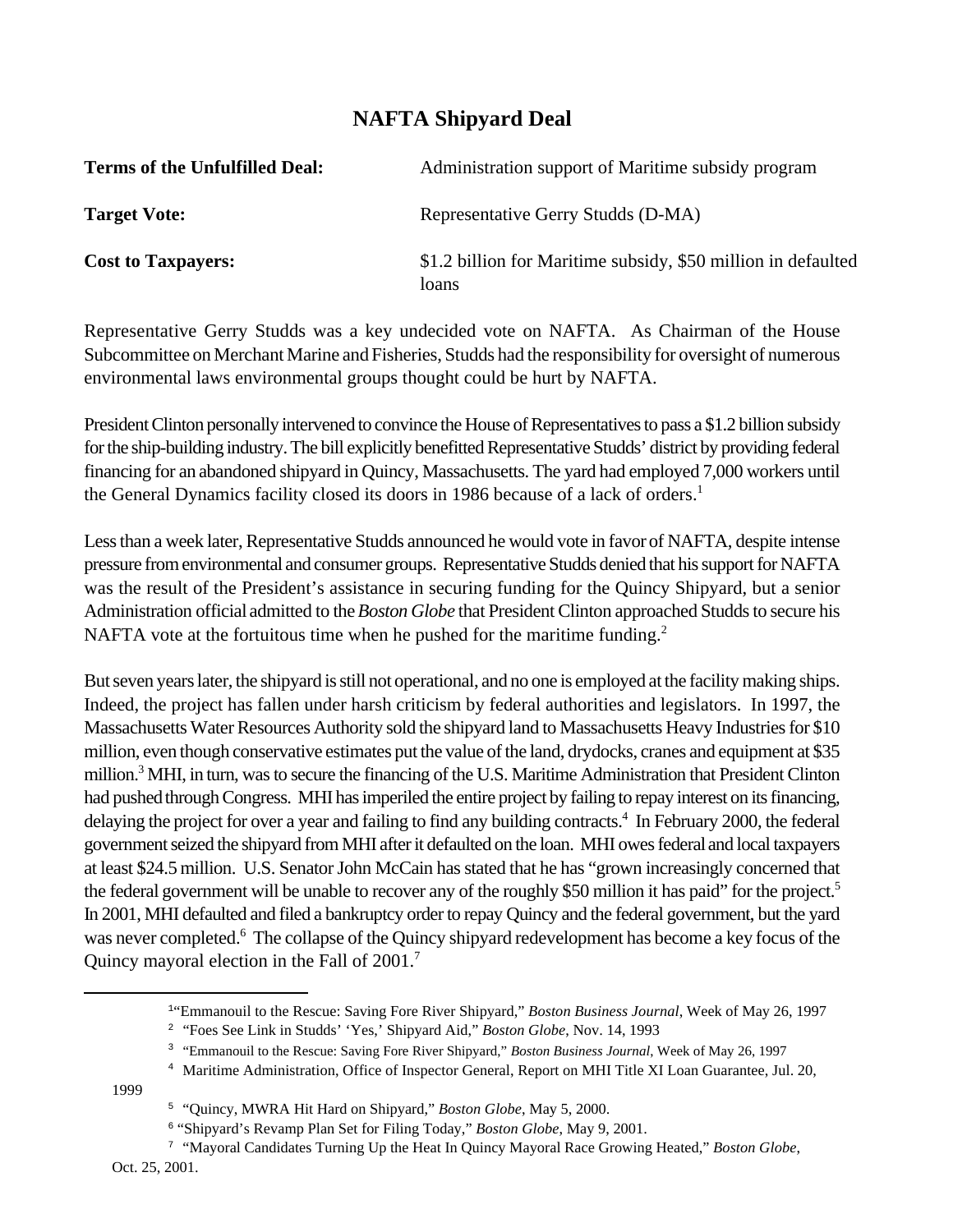### **NAFTA Prisoner Transfer Deal**

| <b>Terms of the unfulfilled Deal:</b> | Commitment from Justice Department to deport Mexican<br>immigrants held in U.S. prisons                   |
|---------------------------------------|-----------------------------------------------------------------------------------------------------------|
| <b>Target Votes:</b>                  | Representative Jay Kim (R-CA), Representative Carlos Moorhead<br>(R-CA), other California representatives |

In an effort to secure votes from undecided California Members, the Clinton Administration agreed to increase enforcement of an existing prisoner transfer treaty with Mexico and begin negotiations on a new one.

The existing treaty allowed the U.S. to transfer Mexican immigrants with improper immigration status and serving U.S. prison terms to Mexican prisons. Participation was voluntary: only immigrants who consented to be returned could be transferred to Mexico. The Administration promise was delivered by Attorney General Janet Reno in a letter to Representative Jay Kim, according to a press release issued by Kim on November 16, 1993.

Although the Administration promised to increase the number of inmates without proper immigration status to be returned to their country of origin, action was not forthcoming. Three years later, Congress took action by authorizing the Immigrations and Naturalization Services (INS) to initiate removal hearings for incarcerated "criminal aliens" and deport them.<sup>1</sup>

Yet, even after congressional action, Administration implementation failed. In a 1998 study, the General Accounting Office (GAO) found that there was "limited improvement since 1995" in deporting "criminal aliens." Avoidable costs to the taxpayer associated with housing these deportable prisoners were \$40 million in 1997. Analysis of California's deportable prisoners found that only 46% received final orders of deportation, the lowest of any state examined, and 14% still had not been through INS' deportation program nine months after being released from prison.<sup>2</sup>

Additionally, while Representative Kim's statement indicated that the Administration agreed it would negotiate a new prisoner transfer treaty with Mexico, seven years later, the U.S. has not negotiated a new treaty. The 1977 prisoner exchange treaty has repatriated about 2,100 Mexicans and returned about 1,500 Americans as of 1998 -- or about 200 a year.<sup>3</sup> An exhaustive search of media accounts found no prisoner exchanges with Mexico since late 1999.<sup>4</sup>

<sup>&</sup>lt;sup>1</sup> Immigrant Responsibility Act of 1996, Public Law 104-208

<sup>&</sup>lt;sup>2</sup> "Criminal Aliens: INS' Efforts to Remove Imprisoned Aliens Continue to Need Improvement," General Accounting Office study, Oct. 1998.

<sup>&</sup>lt;sup>3</sup> "Mexico to Free 14 Americans as Part of Routine Prisoner Exchange," Orange County Register, Sep. 22,

<sup>1999.</sup>

<sup>&</sup>lt;sup>4</sup> Public Citizen's Global Trade Watch media survey on Westlaw, Nov. 2001.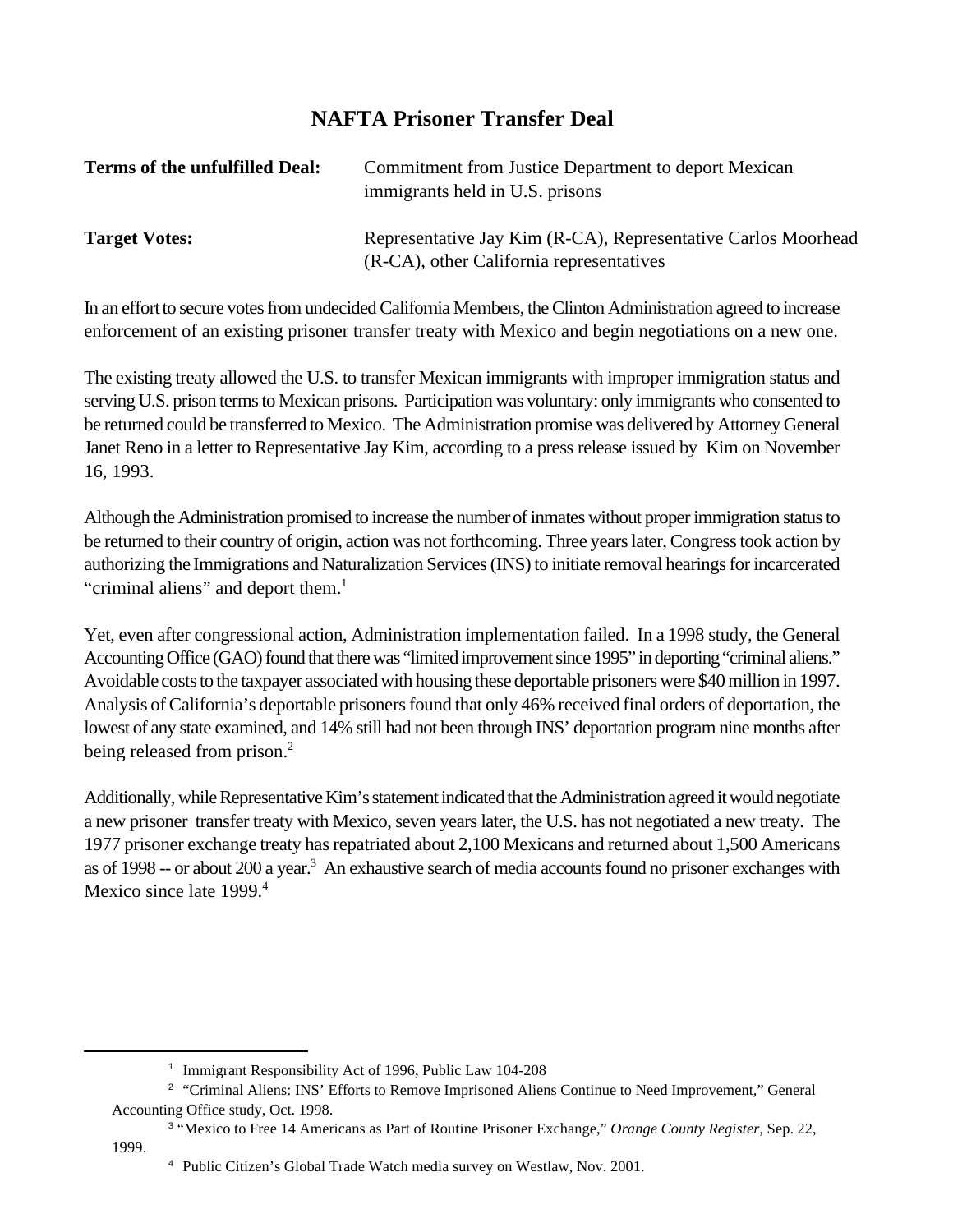### **NAFTA Peanut Butter and Peanut Paste Deal**

| <b>Terms of the Unfulfilled Deal:</b> | Commitment from the President to investigate peanut import<br>problems          |
|---------------------------------------|---------------------------------------------------------------------------------|
| <b>Target votes:</b>                  | Representative Glenn English (D-OK) and Representative Bill<br>Sarpalius (D-TX) |

In a typical promise letter from the White House, this one sent to Representative Glenn English (D-OK), President Clinton gave assurances that the government would investigate peanut import problems. Another target on peanuts was Representative Bill Sarpalius (D-TX).

Specifically, President Clinton promised he would request that the U.S. International Trade Commission (ITC) investigate the peanut import situation. The ITC was to investigate whether "imports are being or are practically certain to be imported into the United States under such conditions, and in such quantities interfere with, the peanut program of the Department of Agriculture."<sup>1</sup>

But this promise never came to fruition, and the situation for American peanut producers has gotten worse because of NAFTA and other trade deals.

Indeed, the importation of peanut paste from Canada, made from some of the 11 million tons of peanuts grown in China, is "expanding," according to the National Peanut Growers Group. U.S. peanut exports have been cut in half between 1991 and 1998.<sup>2</sup> Of the hundreds of countervailing duty and import surge investigations performed by the ITC since 1993 when President Clinton promised peanuts from Canada would be examined, no peanut investigation was performed though there have been investigations of aluminum horseshoes, bicycle speedometers, and kiwi fruits.<sup>3</sup>

According to an ITC commodity analyst, a peanut report was initiated by the ITC but then it was suspended at the request of President Clinton before the ITC could issue a final report or make recommendations.<sup>4</sup> The NAFTA promise languished unfulfilled: despite an astounding 1400% increase in imported Mexican peanuts and a 10% increase in imported Canadian peanuts, no efforts were ever made to utilize U.S. trade law to protect domestic peanut growers from unfair competition.5

1997

<sup>&</sup>lt;sup>1</sup> Letter from President Clinton to Representative Glenn English, Nov. 15, 1993

<sup>&</sup>lt;sup>2</sup> Testimony of Dan Hunter, National Peanut Growers Group, before the WTO Listening Session, Austin, Texas, July 8, 1999

<sup>&</sup>lt;sup>3</sup> ITC Final Results of Administrative Reviews, 1980 to Present, data through Jan 1, 2000

<sup>&</sup>lt;sup>4</sup> Interview by Public Citizen's Global Trade Watch, with ITC commodity analyst Steven Burkitt, Nov. 16,

<sup>&</sup>lt;sup>5</sup> U.S. Department of Agriculure, FATUS Database, 2001.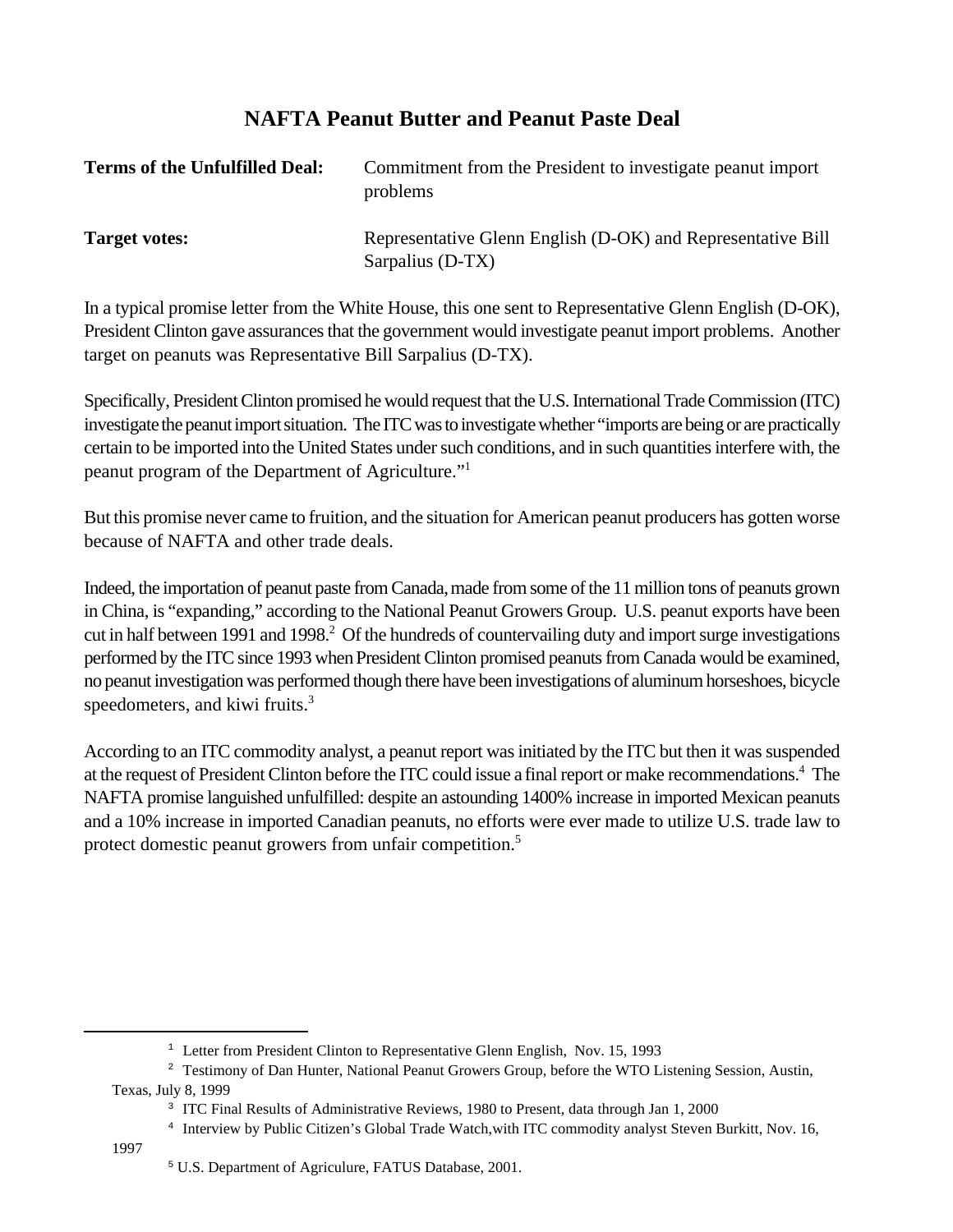#### **NAFTA Broomcorn Deal**

| <b>Terms of the Unfulfilled Deal:</b> | Commitment from Clinton Administration to protect the broomcorn |
|---------------------------------------|-----------------------------------------------------------------|
|                                       | broom industry if the U.S. was swamped by Mexican imports.      |
|                                       |                                                                 |

**Target Vote:** Representative Hobson (R-OH)

The Clinton Administration put language into the NAFTA implementing legislation stating it would monitor Mexican imports of broomcorn brooms once the tariffs were eliminated under NAFTA and take necessary action to protect the small U.S. industry from surging imports.<sup>1</sup> This promise was designed to secure the vote of only one House member, Representative Hobson, who represented the 500 U.S. workers in the entire broomcorn industry, many of whom are blind craftsmen.

In March 1996, the U.S. Cornbroom Task Force, representing the U.S. industry, filed a petition with the U.S. International Trade Commission to start NAFTA Article 302 protections. The ITC ruled that the U.S. cornbroom industry had indeed suffered serious injury sufficient to trigger the NAFTA safeguards and other U.S. trade laws. However, despite the promises to the contrary, the Adminstration opted not to use the more protective safeguards available under the 1974 Trade Act,<sup>2</sup> and instead used the "snap back" protections in NAFTA to restore the broomcorn broom tariffs to their pre-NAFTA levels.<sup>3</sup> This NAFTA provision offers as a remedy modest tariff increases on broomcorn goods (frequently under a few dollars) which can be in place for no more than three years.

Two weeks after the tariffs were raised in November 1996 in response to the ITC's report, however, Mexico responded with a retaliatory tariff on eight products. Ironically, one of them was flat glass and another was on wine, which the President had made separate NAFTA deals to corner different Members of Congress.<sup>4</sup>

Then Mexico filed a formal NAFTA challenge to the U.S. imposition of NAFTA safeguards.<sup>5</sup> The NAFTA Tribunal ruled against the U.S. The U.S. 1998 Trade Estimate Report stated that the U.S. lost the NAFTA dispute because "of a technical flaw" in the ITC's finding of injury.<sup>6</sup> The *Journal of Commerce* noted that "The broom case, incidentally, demonstrates the limited relief that Section 302 of the NAFTA" provides.<sup>7</sup> The protection provided in 1996 phased the tariff down every year between 1996 and 1998 (limited by Mexico's challenge) was set to expire November 1999.<sup>8</sup> Between 1995 and 1997, U.S. broom corn broom production fell by 25%.<sup>9</sup> Yet, despite a promise to the contrary, the Clinton Administration never initiated action under the U.S. trade law since the original 1996 order.<sup>10</sup>

<sup>&</sup>lt;sup>1</sup> NAFTA Statement of Administrative Action, Chapter 3 (B)(2)(d)

<sup>&</sup>lt;sup>2</sup> Trade Act of 1974 section 202, as amended; the U.S. Cornbroom Task Force filed for relief under both the 1974 law and NAFTA

<sup>&</sup>lt;sup>3</sup> NAFTA section 201

<sup>&</sup>lt;sup>4</sup> National Trade Estimate Report, Mexico, 1997

<sup>&</sup>lt;sup>5</sup> NAFTA Final Panel Report in the Matter of the U.S. Safeguard Action Taken on Broom Corn Brooms from Mexico, Jan. 30, 1998, p. 7

<sup>&</sup>lt;sup>6</sup> National Trade Estimate Report, Mexico, 1998

<sup>&</sup>lt;sup>7</sup> "Swept Away by Corn Brooms," *Journal of Commerce*, Sep. 5, 1996

<sup>&</sup>lt;sup>8</sup> "Broom Corn Brooms: Efforts of Workers and Firms in the Industry to Make a Positive Adjustment to Import Competition," U.S. International Trade Commission, Investigation No. 332-394, Publication 3122, Aug. 1998, at 5, 7.

<sup>&</sup>lt;sup>9</sup> *Ibid.* at 14.

 $10$  Public Citizen survey of all U.S. ITC docket of investigations, Nov. 2001.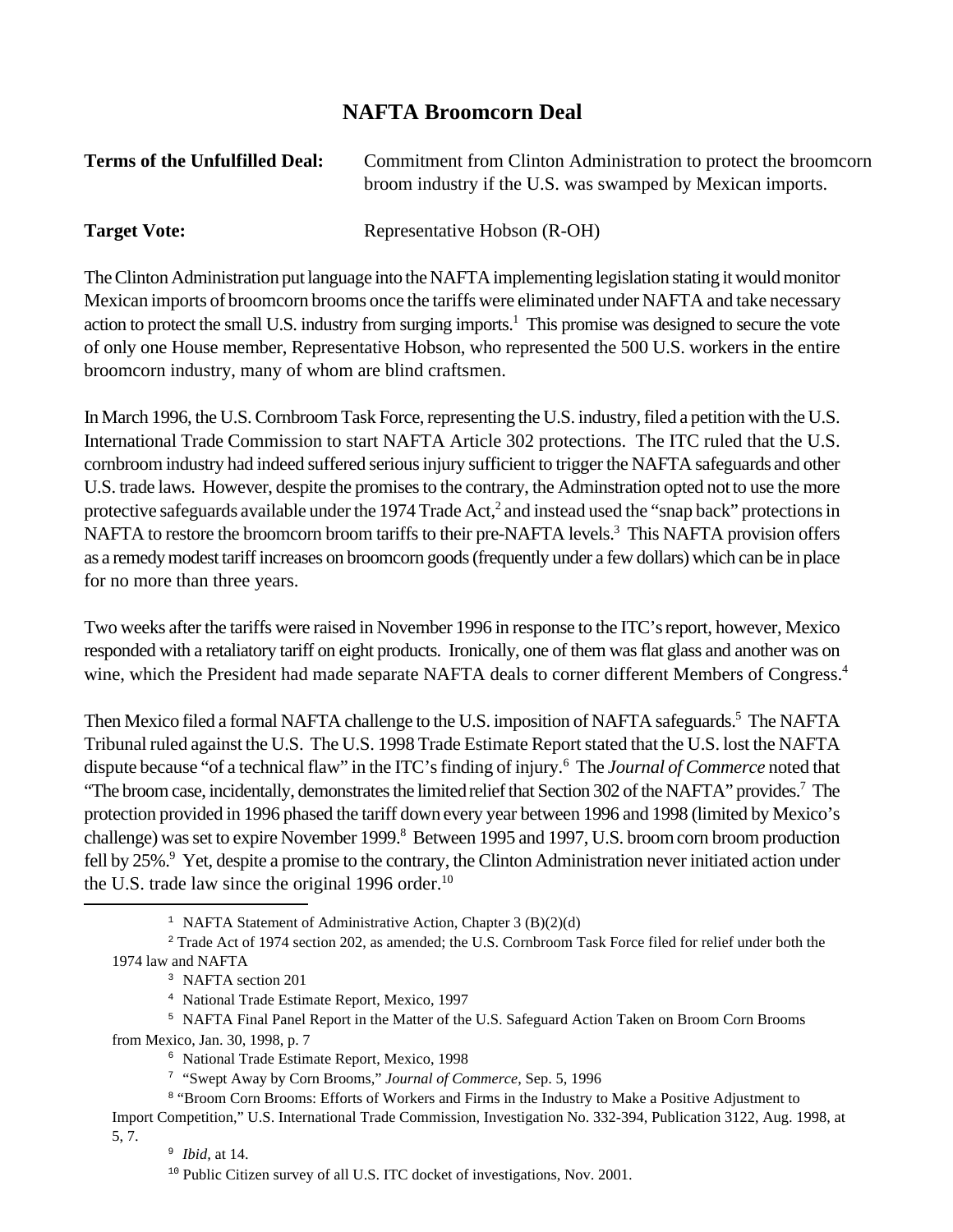#### **NAFTA Promise to Extradite Mexican Rapist**

| <b>Terms of Unfulfilled Deal:</b> | Promise by Mexican Attorney General to extradite a suspected<br>rapist to the U.S. if caught by Mexican authorities |
|-----------------------------------|---------------------------------------------------------------------------------------------------------------------|
| <b>Target Vote:</b>               | Representative E. Clay Shaw (R-FL)                                                                                  |

In November of 1993, Representative Shaw announced he would vote for NAFTA on the basis of assurances that the Mexican government would extradite suspected rapist Serapio Zuniga-Rios to the U.S. if he was caught.

Rios had been accused of raping the young niece of one of the Representative's staffers. Negotiations were conducted with the Mexican government to get assurances that Rios would be returned. That promise came in a letter to U.S. Attorney General Janet Reno from Mexican Attorney General Jorge Carpizo. Shaw had stated that he would vote against NAFTA without Mexico's promise to abide by its extradition treaty with the  $U.S.<sup>1</sup>$ 

In 1996, the Mexican government quietly announced it would send Zuniga-Rios to America. He had been held in a Mexican prison since 1993 for the U.S. rape, but the Mexican constitution prohibits extradition except in exceptional circumstances. Mexican officials were willing to define those circumstances as applying to Rios because of his "heinous crimes," U.S. State Department officials said.<sup>2</sup>

Yet a year and a half later, Mexico had not followed through on its agreement to return Zuniga-Rios<sup>3</sup> and as of May 2000, according to staff at Representative Shaw's office, Zuniga-Rios is still in prison in Mexico.<sup>4</sup> A year and a half later, Representative Shaw's office confirmed that Zuniga-Rios has not been extradited to the  $U.S.<sup>5</sup>$ 

1997

<sup>&</sup>lt;sup>1</sup> Press Release from Congressman E. Clay Shaw, Nov. 15, 1993

<sup>&</sup>lt;sup>2</sup> "Mexico to Allow Extradition to U.S.," *Dallas Morning News*, Mar. 29, 1996

<sup>&</sup>lt;sup>3</sup> Interview by Public Citizen's Global Trade Watch with Representative Shaw's Press Secretary, Nov. 22,

<sup>&</sup>lt;sup>4</sup> Interview by Public Citizen's Global Trade Watch with Representative Shaw's Trade Legislative Assistant, May 10, 2000

<sup>&</sup>lt;sup>5</sup> Interview by Public Citizen's Global Trade Watch with Representative Shaw's Press Secretary, Nov. 8,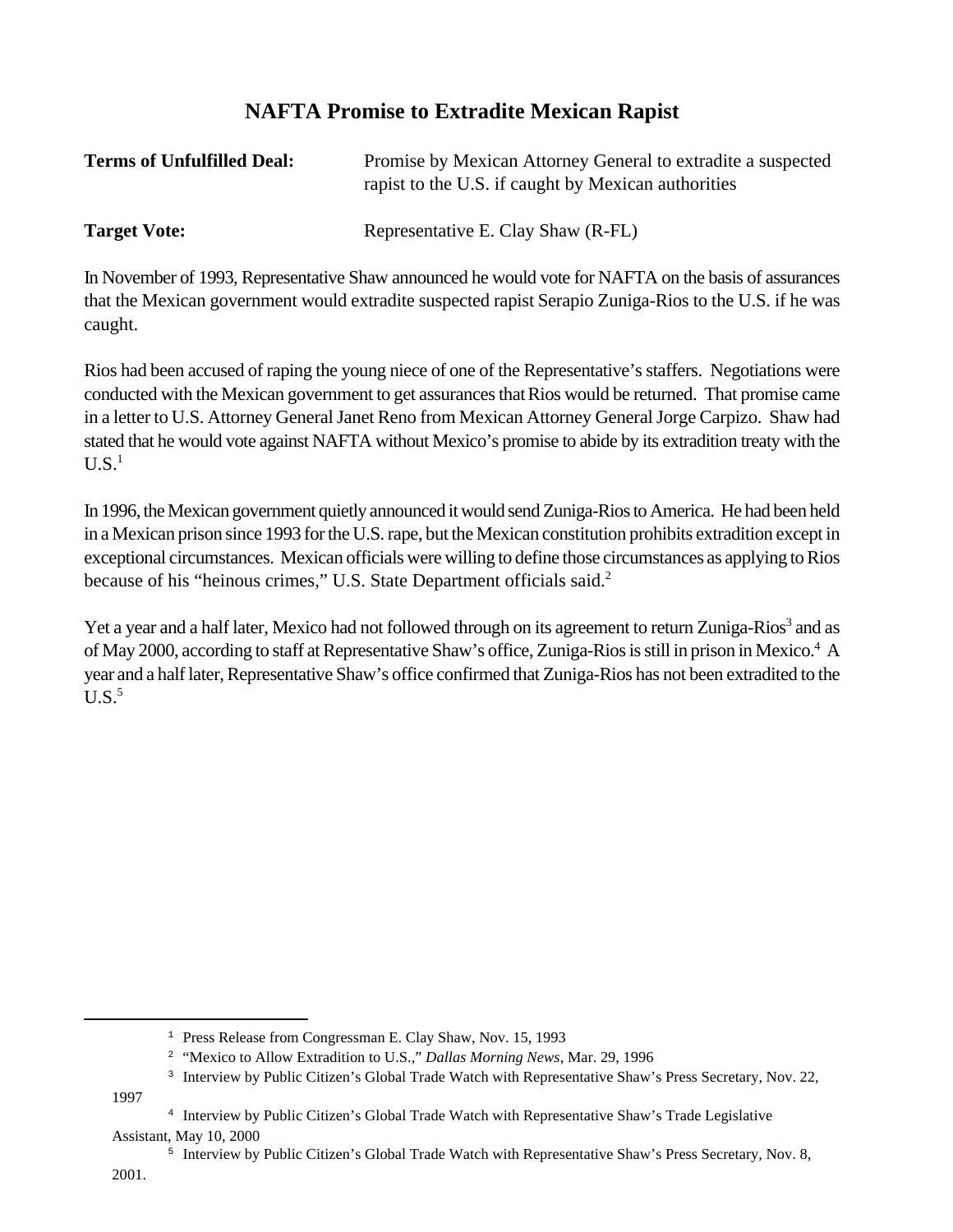#### **PNTR Deal to Refurbish Northrup Grumman Plant**

**Terms of the Unfulfilled Deal:**  $$100-$200$  million for environmental cleanup of factory.

**Target Vote:** Representative Martin Frost (D-TX)

Rep. Martin Frost (D-TX) had told labor leaders that he would follow Minority Leader Rep. Richard Gephardt's (D-MO) lead on China PNTR, which was to vote against it but not to pressure his colleagues too strongly to vote against it. Frost had voted for NAFTA, but was one of the prominent representatives who switched to oppose the President on Fast Track in 1998. The Northrup Grumman aircraft manufacturing plant is the largest employer in Frost's district, employing 5,000 workers. Northrup Grumman had announced that unless the government payed for environmental cleanup costs at the plant, it would to close the facility. Former Governor Ann Richards had tried to secure funding for the cleanup before which is estimated at as much as \$100 million.<sup>1</sup> Some congressional sources put the costs of cleanup and upgrading the plant as high as \$200 million. $^2$  Rep. Frost informed lobbyists that he would use his PNTR vote to pressure the Clinton administration to commit to having the Navy pay for the plant cleanup and upgrade. Even with the funding, the plant's future was uncertain. However, even after receiving \$153,250 in political donations from members of the Business Roundtable, Rep. Frost solicited Motorola to host an additional fund raiser. After the Administration committed to support Frost on refurbishing the plant, Northrup Grumman announced that it would stay at the Grand Prairie assembly plant but it did not rule out selling the plant.<sup>3</sup> Frost then announced he would vote for PNTR. The day after the vote, Northrup Grumman announced that it might sell the entire division that manufactures aircraft, which would shutter the plant in question.<sup>4</sup> The sale of the commercial aerostructures division was completed in July 2000, and Northrup Grumman's list of its plants in its current Securities and Exchange Commission filing do not list the Grand Prairie plant.5

<sup>&</sup>lt;sup>1</sup> "Art of the Deal," *The National Journal*, May 19, 2000.

<sup>&</sup>lt;sup>2</sup> "Northrup Decision to Stay Put Played Role in China Trade Vote," *Dallas Morning News*, May 29, 2000.

<sup>&</sup>lt;sup>3</sup> "House OKs Easing China Trade Limits, Vote Called a Victory for U.S. Exports," *Dallas Morning News*, May 25, 2000.

<sup>&</sup>quot;Under a Cloud; Northrup Grumman May Sell Division that Includes Dallas and Grand Prairie Plants," <sup>4</sup> *Fort Worth Star Telegram*, May 26, 2000.

<sup>&</sup>lt;sup>5</sup> Northrup Grumman Securities and Exchange 10K filing, for fiscal year ending Dec. 31, 2000 at 3 and 52.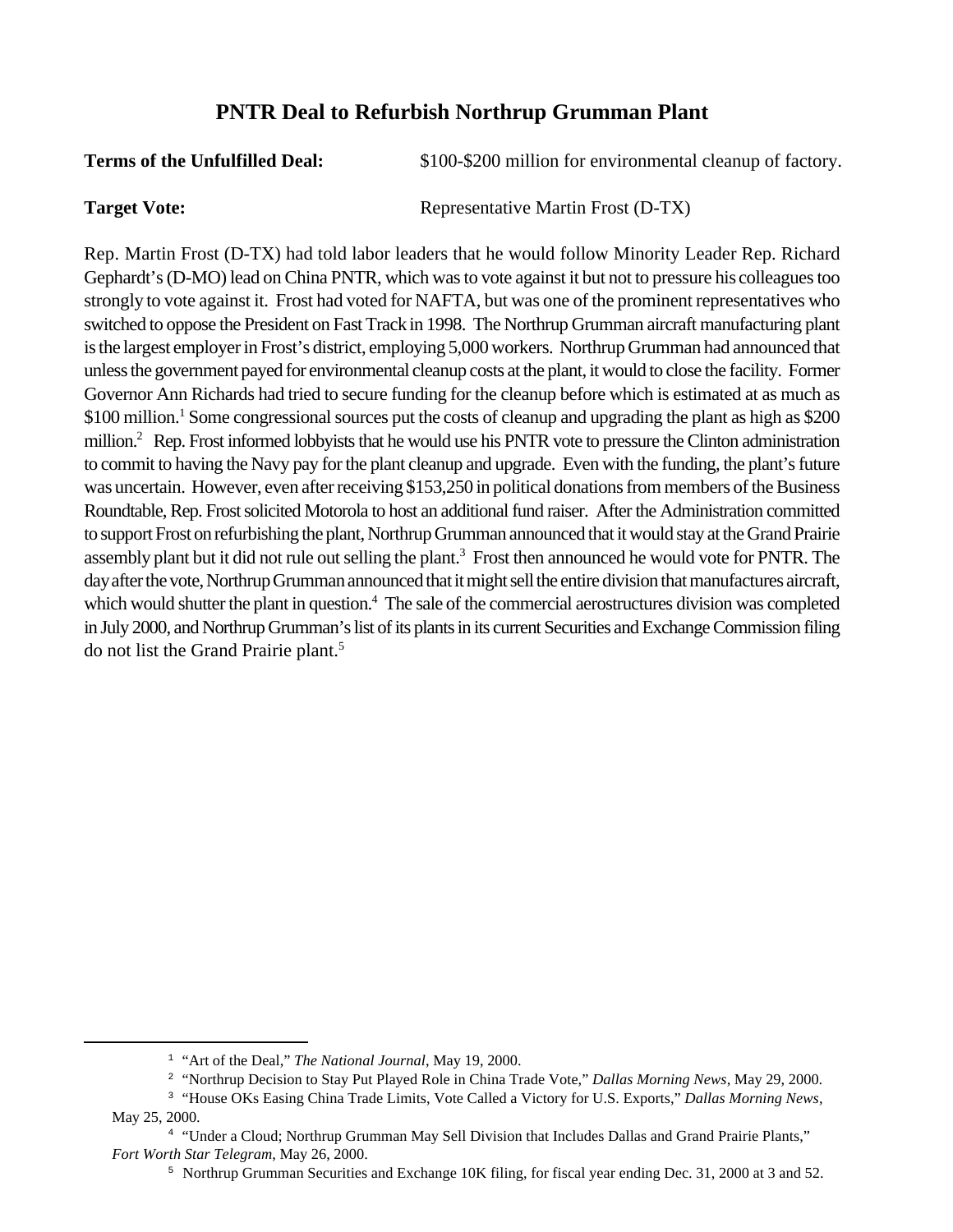#### **China PNTR Deal for Federal Study of Job Losses Due to Imports**

| <b>Terms of the Unfulfilled Deal:</b> | The Clinton Administration promised to monitor the effects |
|---------------------------------------|------------------------------------------------------------|
|                                       | of imports on the U.S. Workforce                           |

**Target Vote:** Representative Ken Bentsen (D-TX)

The approach of Rep. Ken Bentsen (D-TX) typified the reaction of even the most reliably pro-corporatemanaged trade to the broad public opposition to China PNTR. Even though he was listed as a pro-PNTR vote from early on by both PNTR opponents and supporters, he only formally announced his support for the China legislation after the Clinton administration promised to issue an executive order to create a commission to study the government program that monitors job losses related to imports. The promise was extracted after two meetings with the President and several other meetings with Cabinet Members which Bentsen played up in his district to provide the appearance that pro-PNTR Bentsen had only decided to vote for the unpopular measure after obtaining something from the Administration.<sup>1</sup> On October 6, 2000, President Clinton issued an executive order which requires the Secretary Labor to "report annually on the employment effects of the establishment of permanent normal trade relations with the People's Republic of China."<sup>2</sup> To date, no study has been released by the Labor Department.

<sup>&</sup>lt;sup>1</sup> "Art of the Deal," *The National Journal*, May 20, 2000.

 $2$  Executive Order 13169 of Oct. 6, 2000.